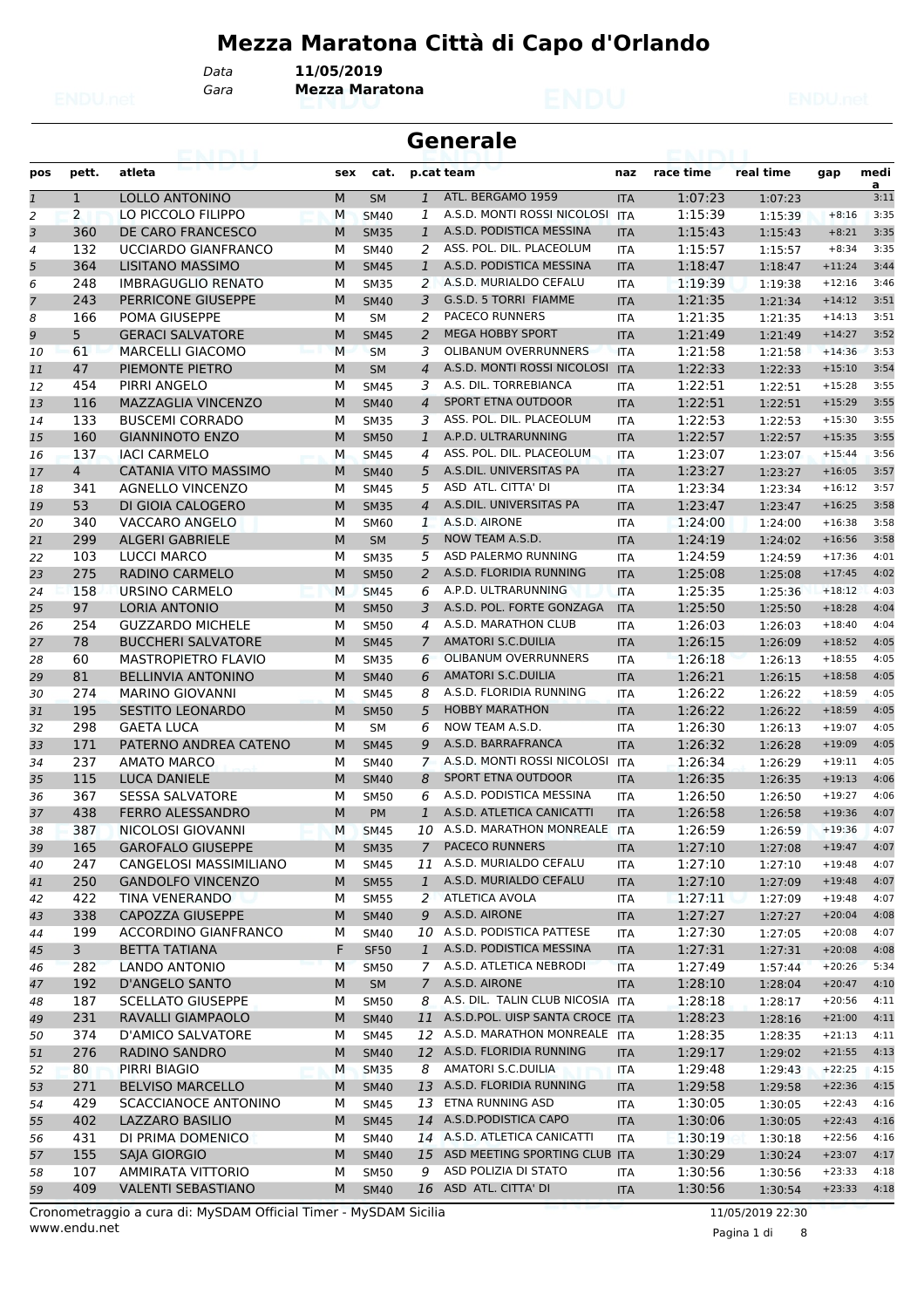| pos      | pett.      | atleta                                    | sex    | cat.                       |                | p.cat team                                                | naz               | race time          | real time          | gap                  | medi<br>a    |
|----------|------------|-------------------------------------------|--------|----------------------------|----------------|-----------------------------------------------------------|-------------------|--------------------|--------------------|----------------------|--------------|
| 60       | 258        | PATTAVINA MICHELE                         | M      | <b>SM45</b>                | 15             | A.S.D. MEGARA RUNNING                                     | <b>ITA</b>        | 1:31:01            | 1:30:57            | $+23:39$             | 4:18         |
| 61       | 212        | PELLERITI NICOLA<br><b>EMANUELE</b>       | м      | <b>SM35</b>                | 9              | A.S.D. PODISTICA PATTESE                                  | <b>ITA</b>        | 1:31:07            | 1:31:01            | $+23:44$             | 4:18         |
| 62       | 453        | PEZZANI ALESSANDRO                        | M      | <b>SM</b>                  | 8              | A.S. DIL. TORREBIANCA                                     | <b>ITA</b>        | 1:31:08            | 1:31:03            | $+23:45$             | 4:18         |
| 63       | 470        | <b>LEONE MAURIZIO</b>                     | м      | <b>SM40</b>                |                | 17 A.S. DIL. TALIN CLUB NICOSIA ITA                       |                   | 1:31:21            | 1:31:20            | $+23:59$             | 4:19         |
| 64       | 161        | <b>GAROFALO ANDREA</b>                    | M      | <b>SM40</b>                | 18             | A.P.D. ULTRARUNNING                                       | <b>ITA</b>        | 1:31:31            | 1:31:24            | $+24:09$             | 4:19         |
| 65       | 96         | <b>FILIPPONE MICHELE</b>                  | м      | <b>SM45</b>                | 16             | ASD RUNNING PALMI                                         | <b>ITA</b>        | 1:31:46            | 1:31:46            | $+24:24$             | 4:20         |
| 66       | 389        | <b>RIZZO ANDREA</b>                       | M      | <b>SM40</b>                |                | 19 A.S.D. MARATHON MONREALE                               | <b>ITA</b>        | 1:31:49            | 1:31:48            | $+24:26$             | 4:21         |
| 67       | 361        | <b>MUSSO GIACOMO VITTORIO</b>             | м      | <b>SM35</b>                |                | 10 A.S.D. PODISTICA MESSINA                               | <b>ITA</b>        | 1:31:52            | 1:31:48            | $+24:29$             | 4:21         |
| 68       | 216        | <b>RUSSO ANTONIO</b>                      | M      | <b>SM40</b>                |                | 20 A.S.D. PODISTICA PATTESE                               | <b>ITA</b>        | 1:31:53            | 1:31:48            | $+24:31$             | 4:21         |
| 69       | 79         | PIRRI SALVATORE                           | М      | <b>SM45</b>                |                | 17 AMATORI S.C.DUILIA                                     | ITA               | 1:31:59            | 1:31:53            | $+24:36$             | 4:21         |
| 70       | 74         | <b>CALTABIANO ANDREA</b>                  | M      | <b>SM40</b>                | 21             | <b>RUN CARD</b>                                           | <b>ITA</b>        | 1:32:00            | 1:31:59            | $+24:37$             | 4:21         |
| 71       | 163        | <b>AZZOLLINI VINCENZO</b>                 | м      | <b>SM45</b>                | 18             | A.P.D. ULTRARUNNING                                       | <b>ITA</b>        | 1:32:02            | 1:31:44            | $+24:40$             | 4:20         |
| 72       | 182        | <b>CASTROGIOVANNI</b><br><b>ROBERTO</b>   | M      | <b>SM35</b>                | 11             | A.S. DIL. TALIN CLUB NICOSIA ITA                          |                   | 1:32:13            | 1:31:58            | $+24:50$             | 4:21         |
| 73       | 406        | <b>VITANZA GABRIELE</b>                   | M      | <b>SM</b>                  | 9              | A.S.D.PODISTICA CAPO                                      | <b>ITA</b>        | 1:32:19            | 1:32:09            | $+24:56$             | 4:22         |
| 74       | 363        | <b>CRISAFULLI GIOVANNI</b>                | M      | <b>SM55</b>                | 3              | A.S.D. PODISTICA MESSINA                                  | <b>ITA</b>        | 1:32:20            | 1:32:16            | $+24:58$             | 4:22         |
| 75       | 382        | LO MONTE GIUSEPPE                         | м      | <b>SM55</b>                | 4              | A.S.D. MARATHON MONREALE                                  | <b>ITA</b>        | 1:32:22            | 1:32:22            | $+25:00$             | 4:22         |
| 76       | 204        | DI PINO DANIELE                           | M      | <b>SM40</b>                |                | 22 A.S.D. PODISTICA PATTESE                               | <b>ITA</b>        | 1:32:31            | 1:32:05            | $+25:08$             | 4:21         |
| 77       | 373        | <b>BUARNE ROSARIO</b>                     | М      | <b>SM55</b>                | 5              | A.S.D. MARATHON MONREALE                                  | <b>ITA</b>        | 1:32:38            | 1:32:34            | $+25:15$             | 4:23         |
| 78       | 55         | <b>DIMAURO CORRADO</b>                    | M      | <b>SM55</b>                | 6              | <b>RUN CARD</b>                                           | <b>ITA</b>        | 1:32:41            | 1:32:33            | $+25:18$             | 4:23         |
| 79       | 291        | <b>GERACI FRANCESCO</b>                   | M      | <b>SM</b>                  | 10             | ASD HIMERA MARATHON                                       | <b>ITA</b>        | 1:32:44            | 1:32:42            | $+25:22$             | 4:23         |
| 80       | 448        | <b>GIUTTARI GIUSEPPE</b>                  | M      | <b>SM55</b>                | $\overline{7}$ | A.S. DIL. TORREBIANCA                                     | <b>ITA</b>        | 1:32:45            | 1:32:44            | $+25:23$             | 4:23         |
| 81       | 378        | <b>INTRAVAIA ALESSANDRO</b>               | м      | <b>SM50</b>                | 10             | A.S.D. MARATHON MONREALE                                  | <b>ITA</b>        | 1:32:57            | 1:32:53            | $+25:34$             | 4:24         |
| 82       | 277        | <b>SCAVO ANTONINO</b>                     | M      | <b>SM40</b>                |                | 23 A.S.D. FLORIDIA RUNNING                                | <b>ITA</b>        | 1:33:02            | 1:32:57            | $+25:39$             | 4:24         |
| 83       | 120        | <b>ROSANO GIUSEPPE</b>                    | М      | <b>SM40</b>                | 24             | <b>SPORT ETNA OUTDOOR</b>                                 | <b>ITA</b>        | 1:33:08            | 1:33:05            | $+25:45$             | 4:24         |
| 84       | 463        | <b>SEIDITA ANGELO</b>                     | M      | <b>SM40</b>                | 25             | ASD PALERMO RUNNING                                       | <b>ITA</b>        | 1:33:11            | 1:33:04            | $+25:48$             | 4:24         |
| 85       | 390        | SANGHEZ ANTONINO                          | M      | <b>SM55</b>                | 8              | A.S.D. MARATHON MONREALE                                  | <b>ITA</b>        | 1:33:22            | 1:33:22            | $+25:59$             | 4:25         |
| 86       | 91         | MANISCALCO GIOACCHINO                     | M      | <b>SM45</b>                | 19             | A.S. DIL. MARATHON                                        | <b>ITA</b>        | 1:33:23            | 1:33:14            | $+26:00$             | 4:25         |
| 87       | 445        | <b>CHILLEMI FABIO</b>                     | M      | <b>SM50</b>                | 11             | A.S. DIL. TORREBIANCA                                     | <b>ITA</b>        | 1:33:28            | 1:33:26            | $+26:05$             | 4:25         |
| 88       | 162        | <b>TURLA' CONCETTO</b>                    | M      | <b>SM40</b>                |                | 26 A.P.D. ULTRARUNNING                                    | <b>ITA</b>        | 1:33:37            | 1:33:18            | $+26:14$             | 4:25         |
| 89       | 106        | SILENO FRANCESCO                          | М      | <b>SM50</b>                | 12             | ASD PALERMO RUNNING                                       | <b>ITA</b>        | 1:33:48            | 1:33:41            | $+26:25$             | 4:26         |
| 90       | 149        | <b>CURRIERI DANIELE</b>                   | M      | <b>SM35</b>                | 12             | ASD MEETING SPORTING CLUB ITA                             |                   | 1:33:54            | 1:33:52            | $+26:31$             | 4:26         |
| 91       | 30         | <b>GALLO GIANLUCA</b>                     | М      | <b>SM</b>                  |                | 11 A.S. DIL. AMICO CORRIDORE                              | <b>ITA</b>        | 1:34:02            | 1:34:01            | $+26:40$             | 4:27         |
| 92       | 449        | LA MALFA GIUSEPPE                         | M      | <b>SM50</b>                | 13             | A.S. DIL. TORREBIANCA                                     | <b>ITA</b>        | 1:34:03            | 1:34:02            | $+26:40$             | 4:27         |
| 93       | 457        | PISTORINO MASSIMO                         | м      | <b>SM55</b>                | 9              | A.S. DIL. TORREBIANCA                                     | <b>ITA</b>        | 1:34:04            | 1:34:02            | $+26:41$             | 4:27         |
| 94       | 397        | PULIZZI ANTONIO                           | M      | <b>SM35</b>                | 13             | <b>RUN CARD</b>                                           | <b>ITA</b>        | 1:34:09            | 1:33:58            | $+26:47$             | 4:27         |
| 95       | 18         | <b>INSINGO VINCENZO</b><br>CALOGERO       | м      | <b>SM40</b>                |                | 27 A.S.D. AIRONE<br>10 A.S. DIL. MARATHON                 | <b>ITA</b>        | 1:34:16            | 1:34:16            | $+26:53$             | 4:28         |
| 96       | 300        | <b>BRUNO GIOACCHINO</b>                   | M      | <b>SM55</b>                |                |                                                           | <b>ITA</b>        | 1:34:17            | 1:34:06            | $+26:55$             | 4:27         |
| 97<br>98 | 285<br>311 | ARDAGNA DAMIANO<br><b>DENTI ANDREA</b>    | М<br>M | <b>SM45</b><br><b>SM45</b> |                | 20 A.S. DILETT. POL. MARSALA<br>21 A.S.D. PODISTICA JONIA | ITA<br><b>ITA</b> | 1:34:23<br>1:34:24 | 1:34:23<br>1:34:20 | $+27:01$<br>$+27:02$ | 4:28<br>4:28 |
| 99       | 31         | <b>ALESSANDRO</b><br><b>LEONE GAETANO</b> | М      | SM45                       |                | 22 A.S. DIL. AMICO CORRIDORE                              | ITA               | 1:34:40            | 1:34:37            | $+27:17$             | 4:29         |
| 100      | 208        | MONASTRA ANTONINO                         | M      | <b>SM45</b>                |                | 23 A.S.D. PODISTICA PATTESE                               | <b>ITA</b>        | 1:34:45            | 1:34:20            | $+27:22$             | 4:28         |
| 101      | 286        | PRUITI CIARELLO<br>ALESSANDRO             | м      | <b>SM55</b>                |                | 11 A.S.D. ATLETICA NEBRODI                                | ITA               | 1:34:46            | 1:34:44            | $+27:23$             | 4:29         |
| 102      | 179        | DE PASQUALE ANTONIO                       | M      | <b>SM</b>                  |                | 12 A.S. DIL. MILONE                                       | <b>ITA</b>        | 1:34:50            | 1:34:48            | $+27:27$             | 4:29         |
| 103      | 359        | <b>SCHEPICI MASSIMO</b>                   | м      | <b>SM50</b>                |                | 14 A.S.D. PODISTICA MESSINA                               | ITA               | 1:35:07            | 1:35:02            | $+27:45$             | 4:30         |
| 104      | 99         | <b>ABBATE MICHELE</b>                     | M      | <b>SM50</b>                |                | 15 ASD PALERMO RUNNING                                    | <b>ITA</b>        | 1:35:10            | 1:35:03            | $+27:47$             | 4:30         |
| 105      | 226        | <b>CUTELLI FRANZ</b>                      | м      | SM                         |                | 13 A.S. DILETT. ATL.VILLAFRANCA ITA                       |                   | 1:35:10            | 1:35:03            | $+27:47$             | 4:30         |
| 106      | 416        | PRINCIOTTA ALESSANDRO                     | M      | <b>SM55</b>                |                | 12 A.S.D. STILELIBERO                                     | <b>ITA</b>        | 1:35:13            | 1:35:12            | $+27:50$             | 4:30         |
| 107      | 432        | <b>BELMONTE CALOGERO</b>                  | M      | <b>SM50</b>                |                | 16 A.S.D. ATLETICA CANICATTI                              | <b>ITA</b>        | 1:35:14            | 1:35:13            | $+27:52$             | 4:30         |
| 108      | 73         | <b>LONGO MARCELLO</b>                     | M      | <b>SM45</b>                |                | 24 POLISPORTIVA MIMMO                                     | <b>ITA</b>        | 1:35:19            | 1:35:18            | $+27:56$             | 4:31         |
| 109      | 287        | RAVI' PINTO ROSALBA                       | F      | <b>SF40</b>                | 1              | A.S.D. ATLETICA NEBRODI                                   | ITA               | 1:35:24            | 1:35:24            | $+28:01$             | 4:31         |
| 110      | 63         | <b>MIRTI MICHELE</b>                      | M      | <b>SM</b>                  | 14             | OLIBANUM OVERRUNNERS                                      | <b>ITA</b>        | 1:35:32            | 1:35:20            | $+28:09$             | 4:31         |
| 111      | 433        | <b>FERRARO ANTONIO</b>                    | М      | <b>SM35</b>                |                | 14 A.S.D. ATLETICA CANICATTI                              | ITA               | 1:35:32            | 1:35:31            | $+28:09$             | 4:31         |
| 112      | 153        | <b>IANNELLO SALVATORE</b>                 | M      | <b>SM45</b>                | 25             | ASD MEETING SPORTING CLUB ITA                             |                   | 1:35:50            | 1:35:36            | $+28:27$             | 4:31         |
| 113      | 349        | <b>BURROMETO BIAGIO</b>                   | м      | <b>SM40</b>                |                | 28 ASD NO AL DOPING RAGUSA                                | ITA               | 1:36:01            | 1:35:53            | $+28:38$             | 4:32         |
| 114      | 222        | PORTARO ANTONINO                          | M      | <b>SM35</b>                |                | 15 A.S. DILETT. G.S.INDOMITA                              | <b>ITA</b>        | 1:36:02            | 1:35:50            | $+28:40$             | 4:32         |
| 115      | 207        | <b>MEI FABIO</b>                          | м      | <b>SM50</b>                |                | 17 A.S.D. PODISTICA PATTESE                               | ITA               | 1:36:10            | 1:35:55            | $+28:47$             | 4:32         |
| 116      | 95         | MARGIOTTA SECONDO                         | M      | <b>SM50</b>                |                | 18 A.S. DIL. LIB. RUNNING                                 | <b>ITA</b>        | 1:36:12            | 1:36:11            | $+28:49$             | 4:33         |
| 117      | 352        | <b>SCIBILIA ROSARIO</b>                   | M      | <b>SM50</b>                | 19             | POL. MONFORTESE RUNNING                                   | ITA               | 1:36:17            | 1:36:04            | $+28:54$             | 4:33         |
| 118      | 421        | <b>ACCAPUTO GIOVANNI</b>                  | M      | <b>SM50</b>                |                | 20 ATLETICA AVOLA                                         | <b>ITA</b>        | 1:36:25            | 1:36:22            | $+29:02$             | 4:34         |
| 119      | 392        | <b>TERMINI SILVIO</b>                     | м      | <b>SM40</b>                |                | 29 A.S.D. MARATHON MONREALE                               | <b>ITA</b>        | 1:36:29            | 1:36:24            | $+29:06$             | 4:34         |
| 120      | 93         | LANDOLINA GIOVANNI                        | M      | <b>SM50</b>                |                | 21 A.S. DIL. MARATHON                                     | <b>ITA</b>        | 1:36:30            | 1:36:18            | $+29:07$             | 4:33         |

Pagina 2 di 8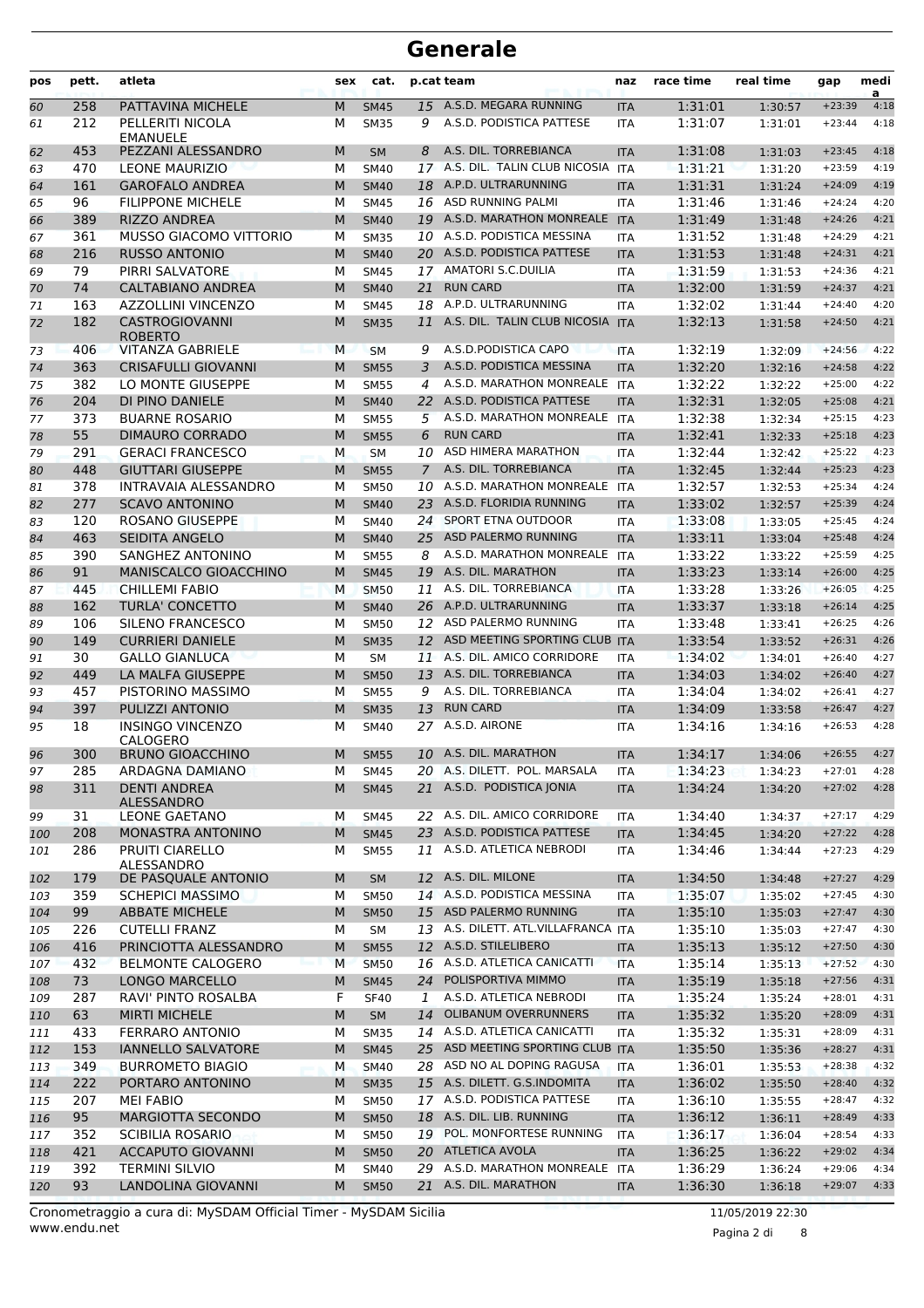| pos | pett. | atleta                                    | sex | cat.        |              | p.cat team                          | naz        | race time | real time | gap      | medi<br>a |
|-----|-------|-------------------------------------------|-----|-------------|--------------|-------------------------------------|------------|-----------|-----------|----------|-----------|
| 121 | 385   | <b>MESSINA PIETRO</b>                     | M   | <b>SM40</b> |              | 30 A.S.D. MARATHON MONREALE ITA     |            | 1:36:31   | 1:36:22   | $+29:08$ | 4:34      |
| 122 | 127   | <b>SCROFANI SALVATORE</b>                 | М   | <b>SM55</b> |              | 13 ASS. POL. DIL. PLACEOLUM         | <b>ITA</b> | 1:37:01   | 1:36:54   | $+29:38$ | 4:35      |
| 123 | 266   | <b>MONTALBANO MICHELE</b>                 | M   | <b>SM35</b> | 16           | <b>ESERCITO 62° REGGIMENTO</b>      | <b>ITA</b> | 1:37:14   | 1:36:52   | $+29:52$ | 4:35      |
| 124 | 64    | <b>ZONNINO STEFANO</b>                    | м   | <b>SM</b>   | 15           | <b>OLIBANUM OVERRUNNERS</b>         | <b>ITA</b> | 1:37:14   | 1:37:04   | $+29:52$ | 4:36      |
| 125 | 273   | <b>FAILLA MARIO</b>                       | M   | <b>SM40</b> | 31           | A.S.D. FLORIDIA RUNNING             | <b>ITA</b> | 1:37:18   | 1:37:05   | $+29:56$ | 4:36      |
| 126 | 126   | <b>CAMPAILLA GUIDO</b>                    | м   | SM60        | 2            | ASS. POL. DIL. PLACEOLUM            | <b>ITA</b> | 1:37:21   | 1:37:13   | $+29:58$ | 4:36      |
| 127 | 446   | <b>CORDARO ANTONINO</b>                   | M   | <b>SM50</b> | 22           | A.S. DIL. TORREBIANCA               | <b>ITA</b> | 1:37:23   | 1:37:20   | $+30:00$ | 4:36      |
| 128 | 343   | <b>MARTINO GIUSEPPE</b>                   | M   | <b>SM50</b> |              | 23 ASD ATL. CITTA' DI               | <b>ITA</b> | 1:37:29   | 1:37:29   | $+30:07$ | 4:37      |
| 129 | 84    | <b>DENARO GIOVANNI</b>                    | M   | <b>SM50</b> | 24           | POLISPORTIVA MIMMO                  | <b>ITA</b> | 1:37:31   | 1:37:31   | $+30:09$ | 4:37      |
| 130 | 191   | <b>SALVO SALVATORE</b>                    | М   | <b>SM65</b> | 1            | A.S. DILETT. ATL.VILLAFRANCA        | <b>ITA</b> | 1:37:45   | 1:37:39   | $+30:22$ | 4:37      |
| 131 | 339   | PETRAROLI MICHELE                         | M   | <b>SM40</b> |              | 32 A.S.D. AIRONE                    | <b>ITA</b> | 1:37:52   | 1:37:47   | $+30:30$ | 4:38      |
| 132 | 62    | <b>RETROSI DANIELE</b>                    | M   | <b>SM35</b> | 17           | <b>OLIBANUM OVERRUNNERS</b>         | <b>ITA</b> | 1:37:53   | 1:37:43   | $+30:31$ | 4:37      |
| 133 | 464   | <b>MENDOLA DANILO</b><br><b>SALVATORE</b> | M   | <b>SM45</b> | 26           | ASD PALERMO RUNNING                 | <b>ITA</b> | 1:37:54   | 1:37:42   | $+30:31$ | 4:37      |
| 134 | 198   | <b>CIMO MASSIMO</b>                       | M   | <b>SM45</b> |              | 27 CORLEONE MARATHON                | <b>ITA</b> | 1:37:57   | 1:37:57   | $+30:35$ | 4:38      |
| 135 | 184   | <b>CAMPIONE ROBERTO</b>                   | M   | <b>SM40</b> |              | 33 A.S. DIL. TALIN CLUB NICOSIA ITA |            | 1:37:58   | 1:37:40   | $+30:35$ | 4:37      |
| 136 | 253   | <b>MARCIANTE GIUSEPPE</b>                 | М   | <b>SM45</b> |              | 28 A.S.D. MARATHON CLUB             | <b>ITA</b> | 1:38:04   | 1:38:04   | $+30:42$ | 4:38      |
| 137 | 225   | SANTORO ALESSANDRO                        | M   | <b>SM45</b> |              | 29 A.S. DILETT. G.S.INDOMITA        | <b>ITA</b> | 1:38:09   | 1:38:06   | $+30:46$ | 4:38      |
| 138 | 227   | <b>MAIO GIUSEPPE</b>                      | М   | <b>SM65</b> | 2            | A.S. DIL. POL.MILAZZO               | <b>ITA</b> | 1:38:22   | 1:38:22   | $+30:59$ | 4:39      |
| 139 | 323   | TRAPANI STEFANO AMEDEO                    | M   | <b>SM</b>   |              | 16 A.S.D. FLORIDIA RUNNING          | <b>ITA</b> | 1:38:38   | 1:38:33   | $+31:15$ | 4:40      |
| 140 | 384   | <b>MAGNOLIA GIUSEPPE</b>                  | м   | <b>SM55</b> |              | 14 A.S.D. MARATHON MONREALE         | <b>ITA</b> | 1:38:43   | 1:38:34   | $+31:20$ | 4:40      |
| 141 | 218   | <b>TROVATO CANDELORO</b>                  | M   | <b>SM50</b> |              | 25 A.S.D. PODISTICA PATTESE         | <b>ITA</b> | 1:38:49   | 1:38:29   | $+31:26$ | 4:40      |
| 142 | 417   | <b>GATTO LETTERIO</b>                     | M   | <b>SM50</b> |              | 26 A.S.D. STILELIBERO               | <b>ITA</b> | 1:38:49   | 1:38:48   | $+31:26$ | 4:40      |
| 143 | 101   | <b>GIRGENTI DANILO</b>                    | M   | <b>SM45</b> |              | 30 ASD PALERMO RUNNING              | <b>ITA</b> | 1:38:54   | 1:38:43   | $+31:32$ | 4:40      |
| 144 | 85    | <b>BANDIERA ALESSANDRO</b>                | М   | <b>SM60</b> | 3            | A.S.D. POL. FORTE GONZAGA           | <b>ITA</b> | 1:38:57   | 1:38:54   | $+31:35$ | 4:41      |
| 145 | 365   | <b>MAZZAGATTI GIANCARLO</b>               | M   | <b>SM45</b> |              | 31 A.S.D. PODISTICA MESSINA         | <b>ITA</b> | 1:39:03   | 1:38:44   | $+31:41$ | 4:40      |
| 146 | 455   | PIRRONE GIORGIO                           | м   | <b>SM55</b> |              | 15 A.S. DIL. TORREBIANCA            | ITA        | 1:39:13   | 1:39:08   | $+31:50$ | 4:41      |
| 147 | 281   | <b>GIALLOMBARDO MAURIZIO</b>              | M   | <b>SM55</b> |              | 16 A.S.D. ATLETICA NEBRODI          | <b>ITA</b> | 1:39:17   | 1:39:14   | $+31:54$ | 4:42      |
| 148 | 279   | <b>AQUILIA MAURIZIO</b>                   | M   | <b>SM40</b> |              | 34 A.S.D. ATLETICA NEBRODI          | <b>ITA</b> | 1:39:17   | 1:39:13   | $+31:55$ | 4:42      |
| 149 | 435   | <b>SGAMMEGLIA ADOLFO</b>                  | M   | <b>SM55</b> | 17           | A.S.D. ATLETICA CANICATTI           | <b>ITA</b> | 1:39:24   | 1:39:22   | $+32:01$ | 4:42      |
| 150 | 452   | PARLAVECCHIO ANTONIO                      | М   | <b>SM45</b> |              | 32 A.S. DIL. TORREBIANCA            | <b>ITA</b> | 1:39:33   | 1:39:33   | $+32:10$ | 4:43      |
| 151 | 124   | <b>VERZI' GIUSEPPE</b>                    | M   | <b>SM45</b> | 33           | <b>SPORT ETNA OUTDOOR</b>           | <b>ITA</b> | 1:39:49   | 1:39:47   | $+32:26$ | 4:43      |
| 152 | 197   | <b>SUNSERI DOMENICO</b>                   | М   | <b>SM45</b> |              | 34 CORLEONE MARATHON                | <b>ITA</b> | 1:39:53   | 1:39:53   | $+32:30$ | 4:44      |
| 153 | 105   | <b>MANISCALDI ANTONINO</b>                | M   | <b>SM35</b> |              | 18 ASD PALERMO RUNNING              | <b>ITA</b> | 1:39:55   | 1:39:43   | $+32:32$ | 4:43      |
| 154 | 68    | <b>MAUGERI GIUSEPPE</b>                   | М   | <b>SM45</b> |              | 35 A.S.D. MONTI ROSSI NICOLOSI      | <b>ITA</b> | 1:39:56   | 1:39:54   | $+32:33$ | 4:44      |
| 155 | 414   | <b>ARENA GIUSEPPE</b>                     | M   | <b>SM50</b> | 27           | ASD POL. ALBATROS MESSINA           | <b>ITA</b> | 1:40:01   | 1:39:47   | $+32:39$ | 4:43      |
| 156 | 177   | MIGLIORE GRAZIA                           | F   | <b>SF55</b> | 1            | A.S.D. MARATHON CLUB                | <b>ITA</b> | 1:40:04   | 1:40:00   | $+32:42$ | 4:44      |
| 157 | 410   | <b>ANSELMO ANTONIO</b>                    | M   | <b>SM50</b> |              | 28 A.S.D. CLUB ATLETICA             | <b>ITA</b> | 1:40:16   | 1:40:14   | $+32:54$ | 4:45      |
| 158 | 67    | LICATA GIACOMO                            | м   | <b>SM45</b> |              | 36 A.S.D. AIRONE                    | <b>ITA</b> | 1:40:44   | 1:40:37   | $+33:21$ | 4:46      |
| 159 | 388   | RICCOBONO ROBERTO                         | M   | <b>SM35</b> |              | 19 A.S.D. MARATHON MONREALE ITA     |            | 1:40:55   | 1:40:39   | $+33:32$ | 4:46      |
| 160 | 375   | <b>FIUMEFREDDO GIUSEPPE</b>               | М   | SM45        |              | 37 A.S.D. MARATHON MONREALE ITA     |            | 1:40:55   | 1:40:45   | $+33:32$ | 4:46      |
| 161 | 423   | <b>SUIZZO ELEONORA</b>                    | F   | <b>SF40</b> | 2            | <b>ESERCITO 62° REGGIMENTO</b>      | <b>ITA</b> | 1:41:11   | 1:40:48   | $+33:49$ | 4:46      |
| 162 | 83    | PELUSO CARLO                              | M   | <b>SM45</b> |              | 38 ASD ISPICA RUNNING               | ITA        | 1:41:12   | 1:40:53   | $+33:49$ | 4:46      |
| 163 | 77    | <b>BELLA ROSARIO</b>                      | M   | <b>SM35</b> |              | 20 A.S.D. ATLETICA SICILIA          | <b>ITA</b> | 1:41:16   | 1:41:02   | $+33:53$ | 4:47      |
| 164 | 396   | LASCARI FILIPPA                           | F   | <b>SF45</b> | 1            | NONSOLOCORSA                        | <b>ITA</b> | 1:41:23   | 1:41:23   | $+34:00$ | 4:48      |
| 165 | 168   | ANGILERI LEONARDO                         | M   | <b>SM50</b> | 29           | <b>PACECO RUNNERS</b>               | <b>ITA</b> | 1:41:29   | 1:41:11   | $+34:06$ | 4:47      |
| 166 | 297   | RINALDI GIUSEPPINA                        | F   | SF          | $\mathbf{1}$ | A.S.D. TRINACRIA PALERMO            | ITA        | 1:41:30   | 1:41:28   | $+34:07$ | 4:48      |
| 167 | 214   | <b>PISANI SALVATORE</b>                   | M   | <b>SM35</b> | 21           | A.S.D. PODISTICA PATTESE            | <b>ITA</b> | 1:41:32   | 1:41:13   | $+34:09$ | 4:47      |
| 168 | 12    | <b>AMERUSO FABIO</b>                      | М   | <b>SM35</b> |              | 22 A.S.D TEAM SPARTANS              | ITA        | 1:41:35   | 1:41:15   | $+34:12$ | 4:47      |
| 169 | 108   | <b>BRIOLOTTA BENEDETTO</b>                | M   | <b>SM45</b> |              | 39 ASD POLIZIA DI STATO             | <b>ITA</b> | 1:41:41   | 1:41:16   | $+34:18$ | 4:47      |
| 170 | 283   | <b>MANGANO ANTONIO</b>                    | M   | <b>SM55</b> |              | 18 A.S.D. ATLETICA NEBRODI          | <b>ITA</b> | 1:41:42   | 1:41:39   | $+34:19$ | 4:49      |
| 171 | 413   | <b>BIUNDO MARIA PIA</b>                   | F   | <b>SF45</b> |              | 2 A.S.D. CLUB ATLETICA              | <b>ITA</b> | 1:41:43   | 1:41:36   | $+34:20$ | 4:48      |
| 172 | 411   | <b>BELLIA SALVATORE</b>                   | М   | SM40        |              | 35 A.S.D. CLUB ATLETICA             | ITA        | 1:41:43   | 1:41:37   | $+34:20$ | 4:48      |
| 173 | 234   | DI MAURO FRANCESCO                        | M   | <b>SM45</b> |              | 40 A.S.D. MONTI ROSSI NICOLOSI ITA  |            | 1:42:03   | 1:41:57   | $+34:40$ | 4:49      |
| 174 | 380   | LO IACONO ANGELO                          | М   | <b>SM35</b> |              | 23 A.S.D. MARATHON MONREALE         | <b>ITA</b> | 1:42:07   | 1:42:03   | $+34:45$ | 4:50      |
| 175 | 458   | SACCA' RENATO                             | М   | <b>SM45</b> |              | 41 A.S. DIL. TORREBIANCA            | <b>ITA</b> | 1:42:08   | 1:42:00   | $+34:45$ | 4:50      |
| 176 | 16    | LA ROSA MASSIMO                           | М   | <b>SM55</b> |              | 19 A.S.D. ATLETICA PRIOLO           | ITA        | 1:42:12   | 1:42:03   | $+34:50$ | 4:50      |
| 177 | 420   | LA MANTIA GIOVANNI                        | M   | <b>SM45</b> |              | 42 A.S. DIL. MARATHON CLUB PA       | <b>ITA</b> | 1:42:14   | 1:41:46   | $+34:52$ | 4:49      |
| 178 | 29    | CALA' LESINA SALVATORE<br><b>GUSTAVO</b>  | М   | <b>SM40</b> |              | 36 ASS. ANSPI A.S.D. AMATORI S. ITA |            | 1:42:15   | 1:42:00   | $+34:52$ | 4:50      |
| 179 | 135   | <b>RUSSO PAOLO</b>                        | M   | <b>SM55</b> |              | 20 ASS. POL. DIL. PLACEOLUM         | <b>ITA</b> | 1:42:21   | 1:42:13   | $+34:58$ | 4:50      |
| 180 | 386   | MOSCADINI SALVATORE                       | М   | <b>SM40</b> |              | 37 A.S.D. MARATHON MONREALE ITA     |            | 1:42:21   | 1:42:12   | $+34:58$ | 4:50      |
| 181 | 345   | SPINA ROSARIO                             | M   | <b>SM40</b> |              | 38 ATLETICA MISTERBIANCO            | <b>ITA</b> | 1:42:21   | 1:42:20   | $+34:59$ | 4:51      |
| 182 | 71    | STIEVANO MARIA TERESA                     | F   | <b>SF45</b> | 3            | ATLETICA MISTERBIANCO               | ITA        | 1:42:21   | 1:42:20   | $+34:59$ | 4:51      |
| 183 | 100   | CAVARRETTA FRANCESCO                      | M   | <b>SM45</b> |              | 43 ASD PALERMO RUNNING              | <b>ITA</b> | 1:42:25   | 1:42:15   | $+35:03$ | 4:50      |

www.endu.net Cronometraggio a cura di: MySDAM Official Timer - MySDAM Sicilia 11/05/2019 22:30

Pagina 3 di 8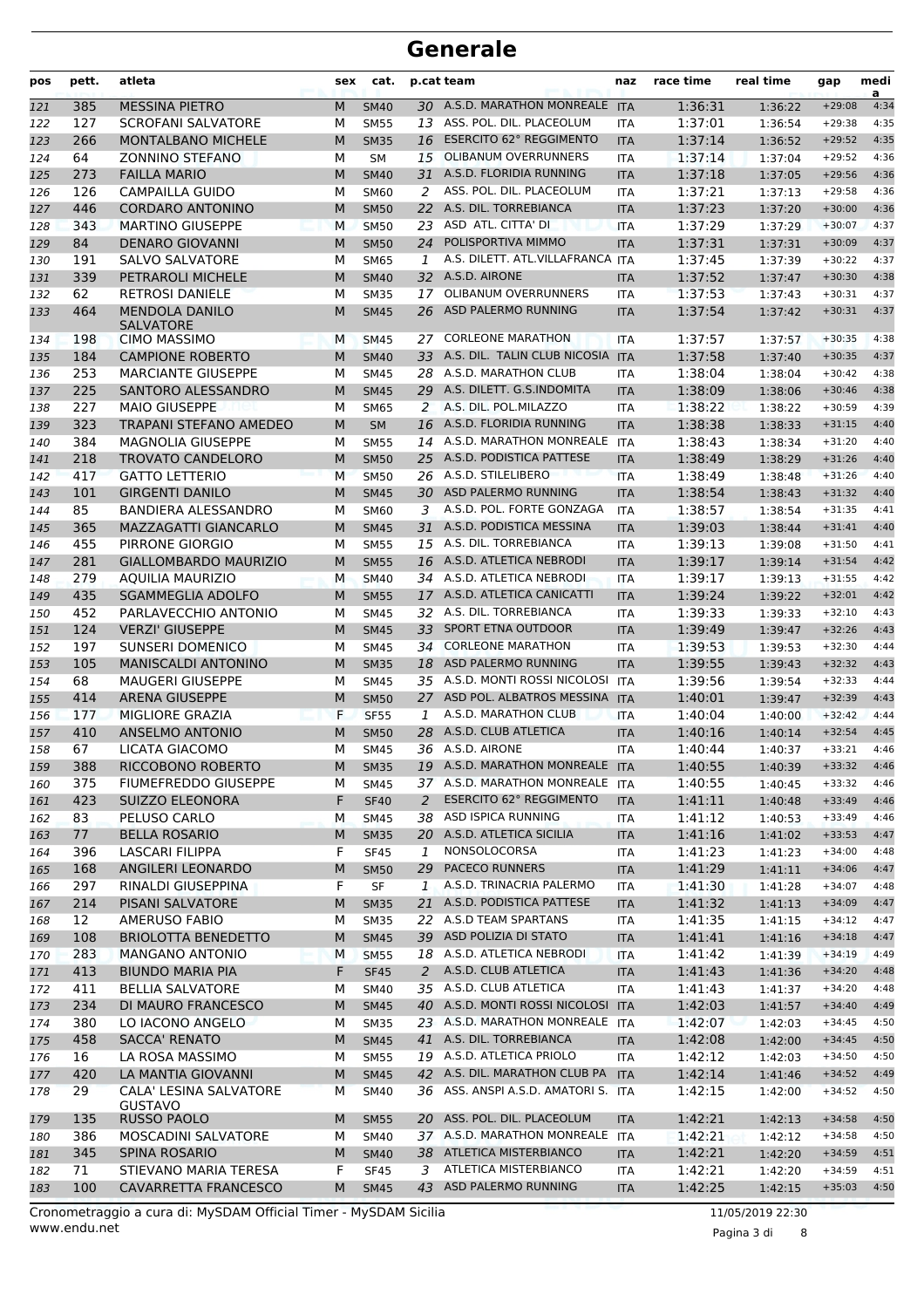| pos        | pett.                | atleta                                     | sex    | cat.                       |                     | p.cat team                                                 | naz                      | race time          | real time          | gap                  | medi<br>a    |
|------------|----------------------|--------------------------------------------|--------|----------------------------|---------------------|------------------------------------------------------------|--------------------------|--------------------|--------------------|----------------------|--------------|
| 184        | 151                  | <b>FORMICA GIUSEPPE</b>                    | M      | <b>SM45</b>                | 44                  | ASD MEETING SPORTING CLUB ITA                              |                          | 1:42:33            | 1:42:22            | $+35:11$             | 4:51         |
| 185        | 193                  | <b>INCHIAPPA ANTONINO</b>                  | м      | <b>SM55</b>                |                     | 21 A.S. DIL. MARATHON                                      | <b>ITA</b>               | 1:42:34            | 1:42:25            | $+35:12$             | 4:51         |
| 186        | 194                  | <b>GIANGRECO MARIA</b>                     | F      | <b>SF55</b>                | 2                   | A.S. DIL. MARATHON                                         | <b>ITA</b>               | 1:42:34            | 1:42:25            | $+35:12$             | 4:51         |
| 187        | 35                   | <b>SUMA PAOLO</b>                          | М      | <b>SM35</b>                |                     | 24 A.S.D. ARETUSA MARCIA                                   | <b>ITA</b>               | 1:42:43            | 1:42:40            | $+35:20$             | 4:51         |
| 188        | 255                  | <b>MAROTTA FRANCESCO</b>                   | M      | <b>SM55</b>                |                     | 22 A.S.D. ATL.CALTAGIRONE                                  | <b>ITA</b>               | 1:42:44            | 1:42:40            | $+35:21$             | 4:51         |
| 189        | 469                  | <b>AMATA VINCENZO</b>                      | М      | <b>SM50</b>                |                     | 30 ASS. ANSPI A.S.D. AMATORI S.                            | <b>ITA</b>               | 1:42:44            | 1:42:28            | $+35:21$             | 4:51         |
| 190        | 293                  | <b>CARATOZZOLO ETTORE</b>                  | M      | <b>SM60</b>                | $\overline{4}$      | ASD HIMERA MARATHON                                        | <b>ITA</b>               | 1:42:47            | 1:42:39            | $+35:25$             | 4:51         |
| 191        | 15                   | <b>SESSA FABRIZIA</b>                      | F      | <b>SF35</b>                | 1                   | A.S.D TEAM SPARTANS                                        | <b>ITA</b>               | 1:42:51            | 1:42:32            | $+35:29$             | 4:51         |
| 192        | 146                  | <b>LUPPINO LUANA</b>                       | F      | <b>SF</b>                  | 2                   | <b>AMBROSIANA ASCD</b>                                     | <b>ITA</b>               | 1:42:57            | 1:42:48            | $+35:34$             | 4:52         |
| 193        | 110                  | <b>MONTAGNA MARIO</b>                      | М      | <b>SM45</b>                | 45                  | ASD POLIZIA DI STATO                                       | <b>ITA</b>               | 1:43:11            | 1:42:47            | $+35:49$             | 4:52         |
| 194        | 90                   | <b>BONANNO ANGELITA</b>                    | F      | <b>SF40</b>                | 3                   | A.S. DIL. MARATHON                                         | <b>ITA</b>               | 1:43:24            | 1:43:12            | $+36:01$             | 4:53         |
| 195        | 164                  | LO BRUTTO PIETRO                           | М      | <b>SM50</b>                |                     | 31 A.S.D. TRACK CLUB MASTER<br>32 A.S.D. MARATHON MONREALE | <b>ITA</b>               | 1:43:41            | 1:43:33            | $+36:18$             | 4:54<br>4:55 |
| 196        | 393                  | <b>VASSALLO PAOLO</b>                      | M      | <b>SM50</b>                |                     | <b>RUN CARD</b>                                            | <b>ITA</b>               | 1:43:56            | 1:43:47            | $+36:33$             | 4:54         |
| 197        | 7 <sup>1</sup><br>13 | <b>ACCORIGI BARBARA</b><br>FERRAROTTO CONO | F<br>M | <b>SF40</b>                | 4<br>25             | A.S.D TEAM SPARTANS                                        | ITA                      | 1:43:58<br>1:43:58 | 1:43:36            | $+36:35$<br>$+36:35$ | 4:54         |
| 198        | 196                  | <b>MORANDO GIUSEPPE</b>                    | М      | <b>SM35</b><br><b>SM35</b> | 26                  | <b>CORLEONE MARATHON</b>                                   | <b>ITA</b><br><b>ITA</b> | 1:44:03            | 1:43:39            | $+36:40$             | 4:55         |
| 199<br>200 | 188                  | PASSAFIUME GIUSEPPE                        | M      | <b>SM60</b>                | 5                   | <b>ASD GS VIGILI URBANI</b>                                | <b>ITA</b>               | 1:44:03            | 1:44:03<br>1:43:59 | $+36:40$             | 4:55         |
| 201        | 118                  | <b>MUSMECI DANIELE</b>                     | М      | <b>SM</b>                  | 17                  | SPORT ETNA OUTDOOR                                         | <b>ITA</b>               | 1:44:05            | 1:43:55            | $+36:43$             | 4:55         |
| 202        | 437                  | <b>ZUCCHETTO MARZIO</b>                    | M      | <b>SM40</b>                | 39                  | A.S.D. ATLETICA CANICATTI                                  | <b>ITA</b>               | 1:44:07            | 1:44:05            | $+36:44$             | 4:55         |
| 203        | 314                  | <b>TOMARCHIO SERGIO</b>                    | м      | <b>SM45</b>                |                     | 46 A.S.D. PODISTICA JONIA                                  | <b>ITA</b>               | 1:44:52            | 1:44:48            | $+37:29$             | 4:58         |
|            |                      | <b>GIOVANNI</b>                            |        |                            |                     |                                                            |                          |                    |                    |                      |              |
| 204        | 228                  | CATALFAMO FRANCESCO                        | M      | <b>SM65</b>                | 3                   | A.S. DIL. POL.MILAZZO                                      | <b>ITA</b>               | 1:45:06            | 1:45:03            | $+37:43$             | 4:58         |
| 205        | 290                  | PROFITA GIUSEPPE                           | M      | <b>SM55</b>                | 23                  | ASD HIMERA MARATHON                                        | <b>ITA</b>               | 1:45:06            | 1:44:46            | $+37:43$             | 4:57         |
| 206        | 337                  | DE CARO IGNAZIO                            | M      | <b>SM55</b>                | 24                  | G.S. DIL. AMATORI PALERMO                                  | <b>ITA</b>               | 1:45:06            | 1:44:51            | $+37:43$             | 4:58         |
| 207        | 265                  | <b>NAPOLI DANIELE</b>                      | М      | <b>SM40</b>                |                     | 40 ESERCITO 62° REGGIMENTO                                 | <b>ITA</b>               | 1:45:07            | 1:44:47            | $+37:44$             | 4:57         |
| 208        | 471                  | <b>MOLLURA ANTONINO</b>                    | M      | <b>SM55</b>                |                     | 25 A.S.D. STILELIBERO                                      | <b>ITA</b>               | 1:45:12            | 1:45:00            | $+37:50$             | 4:58         |
| 209        | 87                   | LA SCALA INNOCENZO                         | М      | <b>SM55</b>                |                     | 26 A.S. DIL. MARATHON                                      | <b>ITA</b>               | 1:45:17            | 1:45:05            | $+37:54$             | 4:58         |
| 210        | 157                  | <b>CASSARINO ANGELO</b>                    | M      | <b>SM45</b>                |                     | 47 A.P.D. ULTRARUNNING                                     | <b>ITA</b>               | 1:45:20            | 1:45:02            | $+37:58$             | 4:58         |
| 211        | 36                   | <b>MOTTA GIUSEPPE</b>                      | М      | <b>SM45</b>                |                     | 48 A.S.D. MONTI ROSSI NICOLOSI                             | <b>ITA</b>               | 1:45:40            | 1:45:38            | $+38:17$             | 5:00         |
| 212        | 209                  | <b>ORLANDO SALVATORE</b>                   | M      | <b>SM45</b>                | 49                  | A.S.D. PODISTICA PATTESE                                   | <b>ITA</b>               | 1:45:43            | 1:45:24            | $+38:21$             | 4:59         |
| 213        | 215                  | <b>RIZZO CARMELO</b>                       | М      | <b>SM40</b>                |                     | 41 A.S.D. PODISTICA PATTESE                                | <b>ITA</b>               | 1:45:43            | 1:45:24            | $+38:21$             | 4:59         |
| 214        | 50                   | <b>CRIMENTI ELIO</b>                       | M      | <b>SM55</b>                |                     | 27 G.S. DIL. AMATORI PALERMO                               | <b>ITA</b>               | 1:45:49            | 1:45:45            | $+38:26$             | 5:00         |
| 215        | 241                  | <b>MACCA GIOVANNI</b>                      | М      | <b>SM60</b>                | 6                   | ASD NO AL DOPING RAGUSA                                    | <b>ITA</b>               | 1:45:54            | 1:45:46            | $+38:31$             | 5:00         |
| 216        | 178                  | SMIROLDO GIANFRANCO                        | M      | <b>SM55</b>                |                     | 28 A.S.D. MARATHON CLUB                                    | <b>ITA</b>               | 1:45:59            | 1:45:49            | $+38:37$             | 5:00         |
| 217        | 43                   | CASTRONOVO CALOGERO                        | м      | <b>SM35</b>                |                     | 27 A.S.D.G.S. VALLE DEI TEMPLI                             | <b>ITA</b>               | 1:46:03            | 1:45:55            | $+38:41$             | 5:01         |
| 218        | 289                  | <b>CRIMINISI SALVATORE</b>                 | M      | <b>SM40</b>                | 42                  | ASD HIMERA MARATHON                                        | <b>ITA</b>               | 1:46:04            | 1:45:59            | $+38:42$             | 5:01         |
| 219        | 152                  | <b>GRINGERI SANTA</b>                      | F      | <b>SF35</b>                | 2                   | ASD MEETING SPORTING CLUB ITA<br>A.S.D. ATLETICA NEBRODI   |                          | 1:46:07            | 1:46:04            | $+38:44$             | 5:01<br>5:01 |
| 220        | 280<br>249           | <b>GERBINO SALVATORE</b>                   | M<br>F | <b>SM60</b>                | $\overline{7}$<br>3 | A.S.D. MURIALDO CEFALU                                     | <b>ITA</b>               | 1:46:08            | 1:46:05            | $+38:46$<br>$+38:47$ | 5:01         |
| 221<br>222 | 362                  | LUPPINO ANTONIETTA<br>MILANO MANUELA       | F.     | <b>SF55</b><br><b>SF35</b> |                     | 3 A.S.D. PODISTICA MESSINA                                 | <b>ITA</b><br><b>ITA</b> | 1:46:09<br>1:46:21 | 1:46:02<br>1:46:10 | $+38:58$ 5:01        |              |
|            | 326                  | LAURIA EMANUELE                            |        | <b>SM55</b>                |                     | 29 ASD NO AL DOPING RAGUSA                                 |                          | 1:46:26            |                    | $+39:04$             | 5:02         |
| 223<br>224 | 104                  | <b>MANGIARACINA LIVIO</b>                  | М<br>M | <b>SM40</b>                |                     | 43 ASD PALERMO RUNNING                                     | <b>ITA</b><br><b>ITA</b> | 1:46:43            | 1:46:18<br>1:46:30 | $+39:20$             | 5:02         |
| 225        | 354                  | <b>GIORGIANNI GIUSEPPE</b>                 | М      | <b>SM50</b>                |                     | 33 POL. MONFORTESE RUNNING                                 | <b>ITA</b>               | 1:46:45            | 1:46:29            | $+39:22$             | 5:02         |
| 226        | 211                  | PATTI ANTONINO                             | M      | <b>SM50</b>                |                     | 34 A.S.D. PODISTICA PATTESE                                | <b>ITA</b>               | 1:46:59            | 1:46:52            | $+39:36$             | 5:03         |
| 227        | 257                  | SCIARRATTA ALFONSO                         | М      | <b>SM60</b>                | 8                   | A.S.D. PRO SPORT RAVANUSA                                  | <b>ITA</b>               | 1:47:01            | 1:46:47            | $+39:38$             | 5:03         |
| 228        | 190                  | <b>MIDURI SALVATORE</b>                    | M      | <b>SM70</b>                | $\mathbf{1}$        | A.S. DILETT. ATL.VILLAFRANCA ITA                           |                          | 1:47:11            | 1:47:08            | $+39:49$             | 5:04         |
| 229        | 395                  | <b>BILLECI GIOVANNI</b>                    | М      | SM60                       | 9                   | NONSOLOCORSA                                               | ITA                      | 1:47:27            | 1:47:27            | $+40:04$             | 5:05         |
| 230        | 267                  | <b>ZAFFIRO FRANCESCO</b>                   | M      | <b>SM35</b>                | 28                  | <b>ESERCITO 62° REGGIMENTO</b>                             | <b>ITA</b>               | 1:47:43            | 1:47:24            | $+40:21$             | 5:05         |
| 231        | 342                  | <b>MANGALAVITI LUCIO</b>                   | м      | <b>SM65</b>                | 4                   | ASD ATL. CITTA' DI                                         | <b>ITA</b>               | 1:47:44            | 1:47:36            | $+40:21$             | 5:06         |
| 232        | 128                  | SANTANASTASIO CORRADO                      | M      | <b>SM60</b>                |                     | 10 ASS. POL. DIL. PLACEOLUM                                | <b>ITA</b>               | 1:47:52            | 1:47:34            | $+40:30$             | 5:05         |
| 233        | 366                  | CASTORINA VALENTINA                        | F      | <b>SF35</b>                | 4                   | A.S.D. PODISTICA MESSINA                                   | <b>ITA</b>               | 1:48:07            | 1:48:05            | $+40:44$             | 5:07         |
| 234        | 394                  | <b>ZERBO GIOACCHINO</b>                    | M      | <b>SM40</b>                |                     | 44 A.S.D. MARATHON MONREALE ITA                            |                          | 1:48:08            | 1:47:53            | $+40:46$             | 5:06         |
| 235        | 350                  | ZIMBARO PIETRO ALESSIO                     | М      | <b>SM35</b>                |                     | 29 A.S. DIL. POL.MILAZZO                                   | ITA                      | 1:48:13            | 1:47:51            | $+40:50$             | 5:06         |
| 236        | 242                  | DI STEFANO GIOVANNI                        | M      | <b>SM45</b>                |                     | 50 A.S.D. UNVS F. FONTANAROSA ITA                          |                          | 1:48:19            | 1:48:05            | $+40:56$             | 5:07         |
| 237        | 203                  | <b>COPPOLINO PAOLO</b>                     | м      | <b>SM55</b>                |                     | 30 A.S.D. PODISTICA PATTESE                                | ITA                      | 1:48:20            | 1:47:59            | $+40:58$             | 5:07         |
| 238        | 292                  | <b>TERESI GIUSEPPE</b>                     | M      | <b>SM55</b>                |                     | 31 ASD HIMERA MARATHON                                     | <b>ITA</b>               | 1:48:22            | 1:48:18            | $+40:59$             | 5:07         |
| 239        | 284                  | MIRAGLIOTTA SONIA                          | F      | <b>SF40</b>                | 5                   | A.S.D. ATLETICA NEBRODI                                    | <b>ITA</b>               | 1:48:33            | 1:48:30            | $+41:10$             | 5:08         |
| 240        | 14                   | ALIBERTI BARBARA                           | F      | <b>SF40</b>                | 6                   | <b>RUN CARD</b>                                            | <b>ITA</b>               | 1:48:36            | 1:48:33            | $+41:13$             | 5:08         |
| 241        | 260                  | CAVALLARO GIUSEPPE                         | М      | <b>SM40</b>                |                     | 45 ESERCITO 62° REGGIMENTO                                 | ITA                      | 1:48:38            | 1:48:19            | $+41:16$             | 5:08         |
| 242        | 441                  | <b>VILLANTI MICHELE</b>                    | M      | <b>SM55</b>                |                     | 32 A.S.D. PODISTICA PATTESE                                | <b>ITA</b>               | 1:48:51            | 1:48:33            | $+41:28$             | 5:08         |
| 243        | 66                   | KALLO VALERIA LIVIA                        | F      | <b>SF50</b>                | 2                   | <b>RUN CARD</b>                                            | <b>ITA</b>               | 1:48:54            | 1:48:48            | $+41:31$             | 5:09         |
| 244        | 113                  | <b>CIRALDO GAETANO</b>                     | M      | <b>SM55</b>                |                     | 33 SPORT ETNA OUTDOOR                                      | <b>ITA</b>               | 1:48:56            | 1:48:53            | $+41:33$             | 5:09         |
| 245        | 451                  | <b>OTERI CATERINA</b>                      | F      | <b>SF45</b>                | 4                   | A.S. DIL. TORREBIANCA                                      | <b>ITA</b>               | 1:48:59            | 1:48:59            | $+41:36$             | 5:09         |
| 246        | 217                  | RUVOLO DANIELE                             | M      | <b>SM</b>                  |                     | 18 A.S.D. PODISTICA PATTESE                                | <b>ITA</b>               | 1:49:03            | 1:48:41            | $+41:41$             | 5:09         |
|            |                      |                                            |        |                            |                     |                                                            |                          |                    |                    |                      |              |

Pagina 4 di 8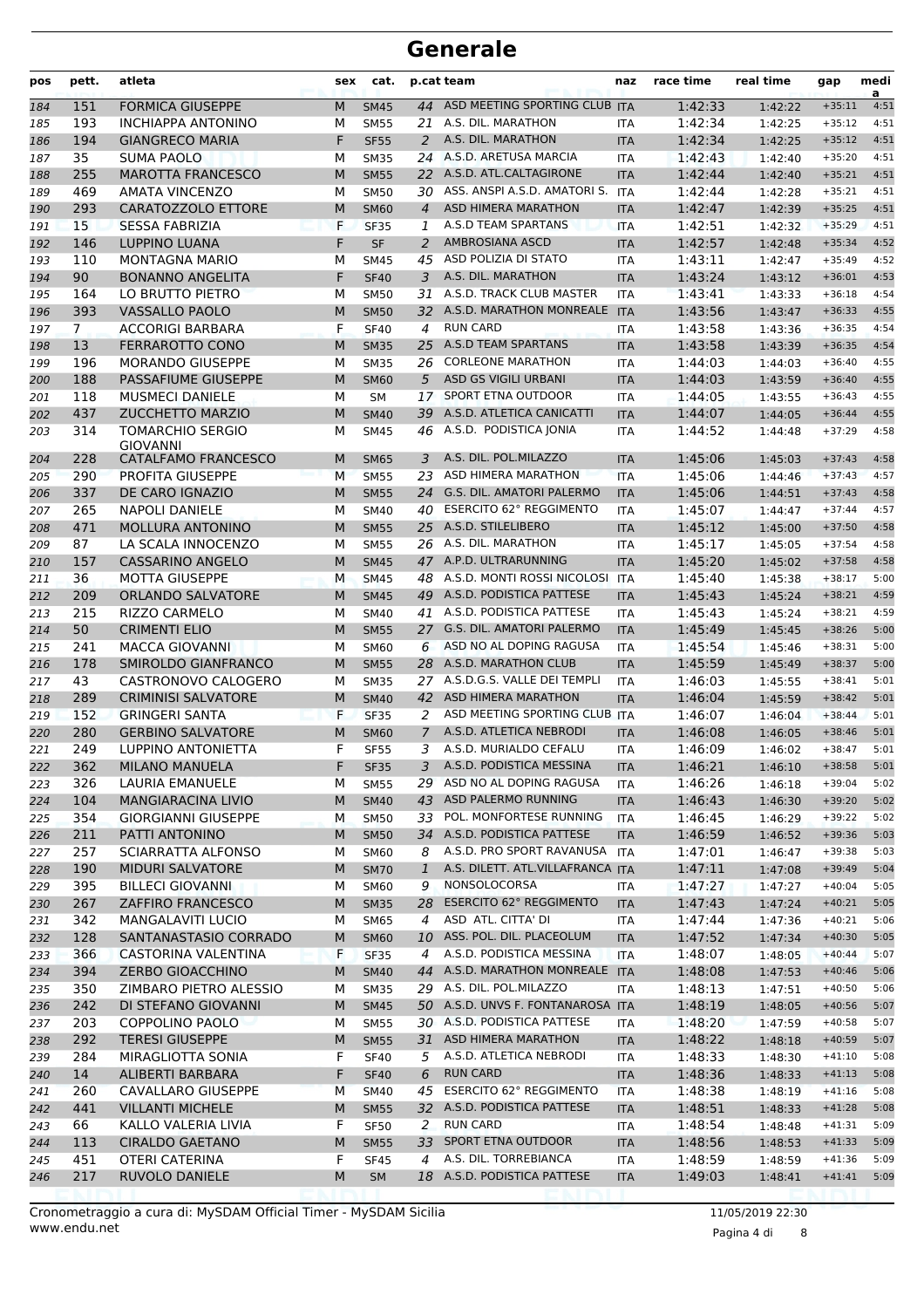| pos | pett. | atleta                                 | sex | cat.        |                | p.cat team                          | naz        | race time | real time | gap      | medi<br>a |
|-----|-------|----------------------------------------|-----|-------------|----------------|-------------------------------------|------------|-----------|-----------|----------|-----------|
| 247 | 147   | <b>CATANIA VALENTINA</b>               | F   | <b>SF</b>   | 3              | ASD MEETING SPORTING CLUB           | <b>ITA</b> | 1:49:13   | 1:49:05   | $+41:50$ | 5:10      |
| 248 | 355   | <b>VAGHETTO ALBERTO</b>                | М   | <b>SM50</b> |                | 35 A.S. DIL. POL. ATL. BAGHERIA     | <b>ITA</b> | 1:49:24   | 1:49:15   | $+42:02$ | 5:10      |
| 249 | 322   | RAMETTA CARMELA                        | F   | <b>SF55</b> | $\overline{4}$ | A.S.D. PODISTICA JONIA              | <b>ITA</b> | 1:49:30   | 1:49:25   | $+42:07$ | 5:11      |
| 250 | 296   | <b>VOLPE SANDRO</b>                    | М   | SM60        |                | 11 A.S.DIL. PALERMO H. 13,30        | <b>ITA</b> | 1:49:34   | 1:49:27   | $+42:12$ | 5:11      |
| 251 | 418   | MICALI MASSIMILIANO                    | M   | <b>SM50</b> |                | 36 A.S.D. STILELIBERO               | <b>ITA</b> | 1:49:44   | 1:49:41   | $+42:22$ | 5:11      |
| 252 | 82    | <b>FIORENZA YASMIN</b>                 | F   | <b>SF</b>   | 4              | A.S. DIL. TORREBIANCA               | <b>ITA</b> | 1:49:45   | 1:49:37   | $+42:22$ | 5:11      |
| 253 | 442   | <b>CAMPO MARIANO</b>                   | M   | <b>SM55</b> | 34             | A.S. DIL. TORREBIANCA               | <b>ITA</b> | 1:49:45   | 1:49:39   | $+42:23$ | 5:11      |
| 254 | 348   | <b>GIUSTOLISI MAURIZIO</b>             | M   | <b>SM40</b> |                | 46 ATLETICA MISTERBIANCO            | <b>ITA</b> | 1:49:45   | 1:49:22   | $+42:23$ | 5:11      |
| 255 | 315   | <b>GIGNINA ANTONINO</b>                | M   | <b>SM50</b> |                | 37 A.S.D. PODISTICA JONIA           | <b>ITA</b> | 1:49:46   | 1:49:34   | $+42:23$ | 5:11      |
| 256 | 318   | <b>TORRISI MARIANNA</b>                | F   | <b>SF40</b> | $7^{\circ}$    | A.S.D. PODISTICA JONIA              | <b>ITA</b> | 1:49:46   | 1:49:35   | $+42:24$ | 5:11      |
| 257 | 353   | <b>IANNELLO GIUSEPPE</b>               | M   | <b>SM45</b> | 51             | POL. MONFORTESE RUNNING             | <b>ITA</b> | 1:49:52   | 1:49:35   | $+42:29$ | 5:11      |
| 258 | 391   | <b>TAORMINA ROBERTO</b>                | M   | <b>SM45</b> |                | 52 A.S.D. MARATHON MONREALE         | <b>ITA</b> | 1:49:56   | 1:49:46   | $+42:34$ | 5:12      |
| 259 | 404   | <b>SCIANO' ANTONINO</b>                | M   | <b>SM55</b> |                | 35 A.S.D.PODISTICA CAPO             | <b>ITA</b> | 1:49:59   | 1:49:55   | $+42:36$ | 5:12      |
| 260 | 459   | <b>SCOLARO DOMENICO</b>                | M   | <b>SM60</b> | 12             | A.S. DIL. TORREBIANCA               | <b>ITA</b> | 1:50:13   | 1:50:05   | $+42:51$ | 5:13      |
| 261 | 34    | <b>VIRZI IOLANDA</b>                   | F   | <b>SF40</b> | 8              | <b>RUN CARD</b>                     | <b>ITA</b> | 1:50:17   | 1:50:05   | $+42:55$ | 5:13      |
| 262 | 262   | DE SARIO MARIA ENZA                    | F   | <b>SF35</b> | 5              | <b>ESERCITO 62° REGGIMENTO</b>      | <b>ITA</b> | 1:50:19   | 1:49:59   | $+42:56$ | 5:12      |
| 263 | 239   | <b>IAQUEZ ANTONIA</b>                  | F   | <b>SF45</b> | 5              | ASD NO AL DOPING RAGUSA             | <b>ITA</b> | 1:50:21   | 1:50:08   | $+42:58$ | 5:13      |
| 264 | 19    | RUSSELLO PAOLO                         | М   | <b>SM35</b> |                | 30 A.S.D. ATLETICA SICILIA          | <b>ITA</b> | 1:50:23   | 1:50:09   | $+43:01$ | 5:13      |
| 265 | 335   | <b>BADAGLIACCO EUGENIO</b>             | M   | <b>SM40</b> |                | 47 G.S. DIL. AMATORI PALERMO        | <b>ITA</b> | 1:50:29   | 1:50:26   | $+43:07$ | 5:14      |
| 266 | 189   | <b>CELI FRANCESCO</b>                  | М   | <b>SM55</b> |                | 36 A.S. DILETT. ATL.VILLAFRANCA ITA |            | 1:50:32   | 1:50:20   | $+43:09$ | 5:13      |
| 267 | 465   | <b>VARESE TIZIANO</b>                  | M   | <b>SM45</b> |                | 53 ASD PALERMO RUNNING              | <b>ITA</b> | 1:50:45   | 1:50:32   | $+43:23$ | 5:14      |
| 268 | 288   | STANCAMPIANO VINCENZO                  | M   | <b>SM55</b> |                | 37 A.S.D. ATLETICA NEBRODI          | <b>ITA</b> | 1:50:46   | 1:50:35   | $+43:23$ | 5:14      |
| 269 | 206   | <b>LAUDANI SALVATORE</b>               | M   | <b>SM45</b> |                | 54 A.S.D. PODISTICA PATTESE         | <b>ITA</b> | 1:50:49   | 1:50:28   | $+43:26$ | 5:14      |
| 270 | 246   | <b>BORIA FABRIZIO</b>                  | М   | <b>SM55</b> |                | 38 A.S.D. LIB. ATLETICA BELLIA      | <b>ITA</b> | 1:51:04   | 1:51:03   | $+43:41$ | 5:15      |
| 271 | 40    | <b>MESSINA GIAN FRANCO</b>             | M   | <b>SM45</b> | 55             | <b>RUN CARD</b>                     | <b>ITA</b> | 1:51:17   | 1:51:16   | $+43:54$ | 5:16      |
| 272 | 44    | CAPPELLO BENEDETTO                     | М   | <b>SM50</b> |                | 38 RUN CARD                         | <b>ITA</b> | 1:51:17   | 1:51:01   | $+43:55$ | 5:15      |
| 273 | 330   | <b>RASO SERGIO</b>                     | M   | <b>SM60</b> |                | 13 A.S. DIL. POL.AGATOCLE           | <b>ITA</b> | 1:51:29   | 1:51:16   | $+44:07$ | 5:16      |
| 274 | 200   | <b>BORGIA DOMENICO</b>                 | М   | <b>SM40</b> | 48             | A.S.D. PODISTICA PATTESE            | <b>ITA</b> | 1:51:49   | 1:51:27   | $+44:26$ | 5:16      |
| 275 | 252   | LAURETTA CALOGERO                      | M   | <b>SM60</b> | 14             | A.S.D. MARATHON CLUB                | <b>ITA</b> | 1:51:53   | 1:51:39   | $+44:31$ | 5:17      |
| 276 | 447   | FERRAROTTO CARLO                       | M   | <b>SM55</b> |                | 39 A.S. DIL. TORREBIANCA            | <b>ITA</b> | 1:52:02   | 1:51:55   | $+44:40$ | 5:18      |
| 277 | 169   | D'AQUILA CRISTINA ANNA                 | F   | <b>SF</b>   | 5              | <b>ESERCITO 62° REGGIMENTO</b>      | <b>ITA</b> | 1:52:06   | 1:51:47   | $+44:44$ | 5:17      |
| 278 | 443   | <b>CARUSO DANIELE</b>                  | М   | <b>SM40</b> | 49             | A.S. DIL. TORREBIANCA               | <b>ITA</b> | 1:52:13   | 1:52:05   | $+44:50$ | 5:18      |
| 279 | 424   | <b>RIFICI GIUSI SOFIA</b>              | F   | <b>SF40</b> | 9              | <b>RUN CARD</b>                     | <b>ITA</b> | 1:52:18   | 1:51:56   | $+44:56$ | 5:18      |
| 280 | 235   | PALMERI ALBERTO                        | М   | <b>SM45</b> |                | 56 A.S.D. MONTI ROSSI NICOLOSI      | <b>ITA</b> | 1:52:19   | 1:52:16   | $+44:56$ | 5:19      |
| 281 | 456   | <b>PIERPAOLO</b><br>PIRRONE GIUSEPPINA | F   | <b>SF60</b> | $\mathbf{1}$   | A.S. DIL. TORREBIANCA               | <b>ITA</b> | 1:52:31   | 1:52:27   | $+45:09$ | 5:19      |
| 282 | 123   | <b>TROVATO ENZO FABIO</b>              | M   | <b>SM40</b> | 50             | SPORT ETNA OUTDOOR                  | <b>ITA</b> | 1:52:34   | 1:52:16   | $+45:12$ | 5:19      |
| 283 | 372   | ARCANGELO ANDREA                       | M   | <b>SM60</b> | 15             | A.S.D. MARATHON MONREALE            | <b>ITA</b> | 1:52:36   | 1:52:15   | $+45:13$ | 5:19      |
| 284 | 261   | <b>CIFALI ELENA</b>                    | F   | <b>SF45</b> | 6              | <b>ESERCITO 62° REGGIMENTO</b>      | <b>ITA</b> | 1:52:41   | 1:52:35   | $+45:18$ | 5:20      |
| 285 | 238   | LO PRESTI SERGIO                       | M   | SM55        |                | 40 ASD NO AL DOPING RAGUSA          | <b>ITA</b> | 1:52:41   | 1:52:34   | $+45:18$ | 5:20      |
| 286 | 220   | <b>MUSCARA' ACHILLE</b>                | М   | <b>SM55</b> |                | 41 A.S.D. PODISTICA PATTESE         | <b>ITA</b> | 1:52:51   | 1:52:31   | $+45:28$ | 5:19      |
| 287 | 400   | <b>RUSSO FORTUNATO</b>                 | M   | <b>SM50</b> |                | 39 A.S. DIL. POL. ATL. BAGHERIA     | <b>ITA</b> | 1:52:52   | 1:52:32   | $+45:29$ | 5:20      |
| 288 | 377   | <b>GUGLIELMO TERESA</b>                | F   | SF          | 6              | A.S.D. MARATHON MONREALE            | <b>ITA</b> | 1:52:59   | 1:52:44   | $+45:36$ | 5:20      |
| 289 | 381   | LO IACONO IGNAZIO                      | M   | <b>SM60</b> |                | 16 A.S.D. MARATHON MONREALE         | <b>ITA</b> | 1:52:59   | 1:52:57   | $+45:36$ | 5:21      |
| 290 | 259   | LA FORESTA MASSIMO                     | м   | SM45        |                | 57 A.S.D. MEGARA RUNNING            | ITA        | 1:53:14   | 1:52:57   | $+45:52$ | 5:21      |
| 291 | 45    | <b>VIVIRITO SALVATORE</b>              | M   | <b>SM50</b> |                | 40 ASD POLIZIA DI STATO             | <b>ITA</b> | 1:53:18   | 1:52:54   | $+45:55$ | 5:21      |
| 292 | 9     | MINAGRA MARIA CLARA                    | F   | <b>SF65</b> |                | 1 A.S.D. TRINACRIA PALERMO          | <b>ITA</b> | 1:53:19   | 1:53:15   | $+45:56$ | 5:22      |
| 293 | 25    | <b>MANERA PIPPO</b>                    | M   | <b>SM40</b> |                | 51 ASS. ANSPI A.S.D. AMATORI S.     | <b>ITA</b> | 1:53:19   | 1:53:04   | $+45:56$ | 5:21      |
| 294 | 401   | CAMPAGNA IGNAZIO                       | м   | <b>SM50</b> | 41             | ASD TERMINI BIKE & TRAIL            | ITA        | 1:53:24   | 1:53:24   | $+46:01$ | 5:22      |
| 295 | 278   | AMATA BIAGIO BENIAMINO                 | M   | <b>SM45</b> |                | 58 A.S.D. ATLETICA NEBRODI          | <b>ITA</b> | 1:53:35   | 1:53:25   | $+46:13$ | 5:22      |
| 296 | 450   | <b>NAPOLI ETTORE</b>                   | М   | <b>SM</b>   |                | 19 A.S. DIL. TORREBIANCA            | <b>ITA</b> | 1:53:42   | 1:53:41   | $+46:19$ | 5:23      |
| 297 | 131   | <b>LIISTRO SALVATORE</b>               | M   | <b>SM55</b> |                | 42 ASS. POL. DIL. PLACEOLUM         | <b>ITA</b> | 1:54:03   | 1:53:46   | $+46:41$ | 5:23      |
| 298 | 129   | <b>ACQUAVIVA GIUSEPPE</b>              | М   | <b>SM55</b> |                | 43 ASS. POL. DIL. PLACEOLUM         | <b>ITA</b> | 1:54:03   | 1:53:46   | $+46:41$ | 5:23      |
| 299 | 329   | <b>SCARCELLA ATTILIO</b>               | M   | <b>SM45</b> |                | 59 A.S.D. PODISTICA PATTESE         | <b>ITA</b> | 1:54:35   | 1:54:14   | $+47:13$ | 5:24      |
| 300 | 117   | <b>MELI FABIO</b><br>u bin nj          | м   | <b>SM35</b> |                | 31 SPORT ETNA OUTDOOR               | ITA        | 1:54:36   | 1:54:27   | $+47:13$ | 5:25      |
| 301 | 467   | SILIPIGNI MARIA                        | F   | <b>SF40</b> |                | 10 A.S. DIL. TORREBIANCA            | <b>ITA</b> | 1:54:37   | 1:54:25   | $+47:15$ | 5:25      |
| 302 | 468   | <b>TRIGLIA LUIGI</b>                   | м   | SM60        |                | 17 A.S. DIL. TORREBIANCA            | ITA        | 1:54:38   | 1:54:25   | $+47:15$ | 5:25      |
| 303 | 399   | ORITI ROBERTO ANTONIO                  | M   | <b>SM45</b> |                | 60 ATLETICA VIRTUS ACIREALE         | <b>ITA</b> | 1:54:41   | 1:54:35   | $+47:19$ | 5:25      |
| 304 | 125   | <b>FAZIO PIETRO</b>                    | М   | <b>SM60</b> |                | 18 ASS. POL. DIL. PLACEOLUM         | <b>ITA</b> | 1:54:43   | 1:54:35   | $+47:20$ | 5:25      |
| 305 | 210   | PARATORE ROSA                          | F   | <b>SF45</b> |                | 7 A.S.D. PODISTICA PATTESE          | <b>ITA</b> | 1:54:46   | 1:54:25   | $+47:23$ | 5:25      |
| 306 | 240   | MARTINEZ GIOVANNI                      | М   | <b>SM50</b> | 42             | ASD NO AL DOPING RAGUSA             | ITA        | 1:54:47   | 1:54:33   | $+47:24$ | 5:25      |
| 307 | 434   | <b>AVANZATO GIOACHINO</b>              | M   | <b>SM65</b> | 5              | A.S.D. ATLETICA CANICATTI           | <b>ITA</b> | 1:55:05   | 1:55:04   | $+47:43$ | 5:27      |
| 308 | 145   | SPINOSA ROBERTA                        | F   | <b>SF45</b> | 8              | AMBROSIANA ASCD                     | ITA        | 1:55:09   | 1:55:00   | $+47:46$ | 5:27      |
| 309 | 130   | <b>VENEZIANO</b><br>MICHELANGELO       | M   | <b>SM45</b> | 61             | ASS. POL. DIL. PLACEOLUM            | <b>ITA</b> | 1:55:30   | 1:55:12   | $+48:08$ | 5:27      |

Pagina 5 di 8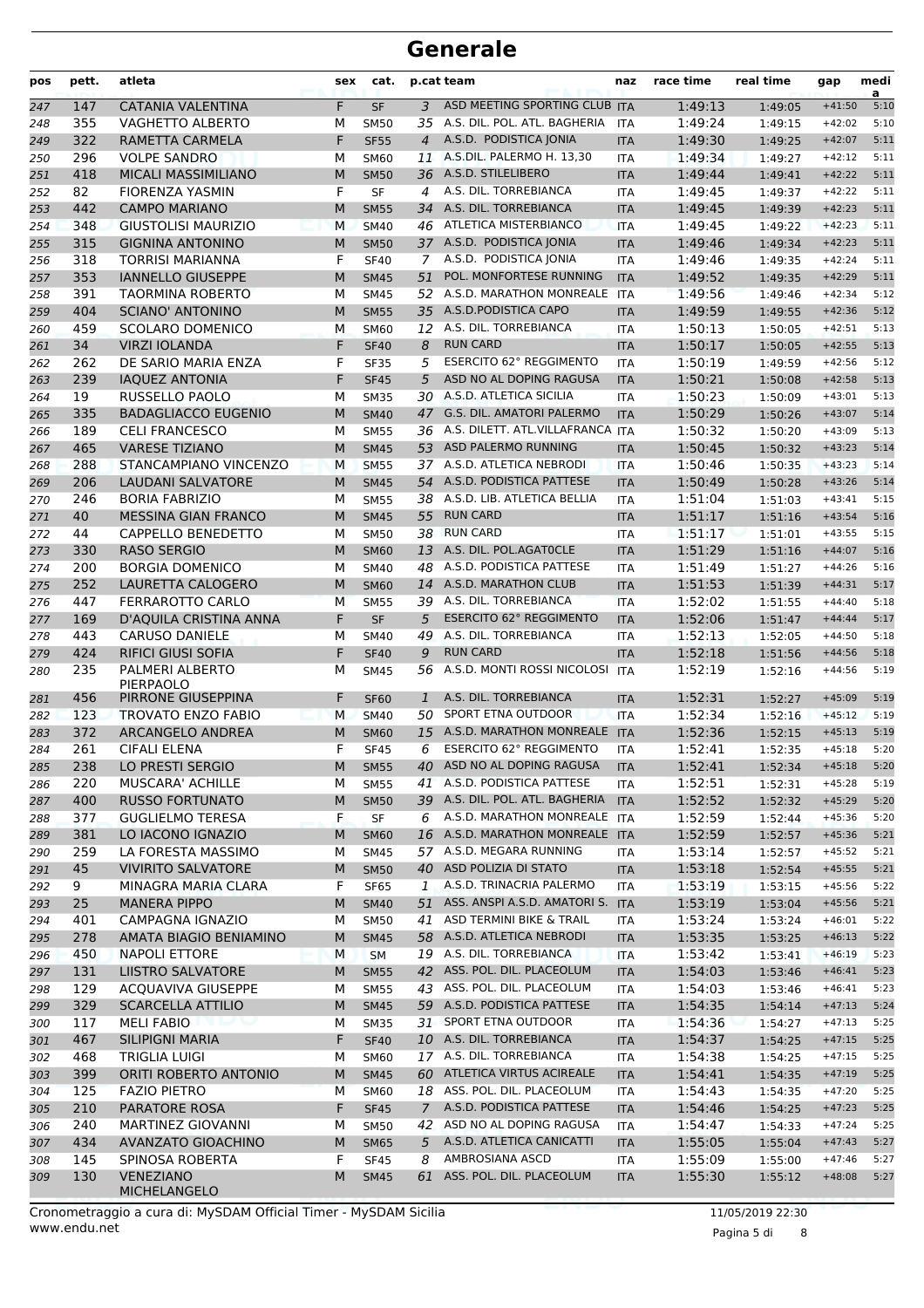| pos        | pett.      | atleta                                                             | sex    | cat.                       |                | p.cat team                                            | naz                      | race time          | real time          | gap                  | medi<br>a    |
|------------|------------|--------------------------------------------------------------------|--------|----------------------------|----------------|-------------------------------------------------------|--------------------------|--------------------|--------------------|----------------------|--------------|
| 310        | 370        | DI DIO GIUSEPPE                                                    | M      | <b>SM40</b>                | 52             | ASD MEETING SPORTING CLUB ITA                         |                          | 1:55:39            | 1:55:30            | $+48:17$             | 5:28         |
| 311        | 109        | <b>MAZZONE NICOLA</b>                                              | М      | <b>SM55</b>                | 44             | ASD POLIZIA DI STATO                                  | <b>ITA</b>               | 1:55:52            | 1:55:28            | $+48:29$             | 5:28         |
| 312        | 121        | <b>SCARIANO LOREDANA</b>                                           | F      | <b>SF45</b>                | 9              | <b>SPORT ETNA OUTDOOR</b>                             | <b>ITA</b>               | 1:56:03            | 1:55:58            | $+48:40$             | 5:29         |
| 313        | 233        | <b>BUCELLO LUIGI</b>                                               | м      | <b>SM55</b>                | 45             | A.S.D. MARATHON ATHLETIC<br>ASD MEETING SPORTING CLUB | <b>ITA</b>               | 1:56:08            | 1:55:46            | $+48:45$             | 5:29         |
| 314        | 371<br>56  | <b>SCIASCIA GIORGIA</b><br>RIVA GIUSEPPINA                         | F<br>F | <b>SF40</b><br><b>SF50</b> | 11<br>3        | <b>RUN CARD</b>                                       | <b>ITA</b><br><b>ITA</b> | 1:56:17<br>1:56:25 | 1:56:08            | $+48:54$<br>$+49:02$ | 5:30<br>5:30 |
| 315<br>316 | 327        | <b>SANTORO CARMELO</b>                                             | M      | <b>SM40</b>                | 53             | A.S. DIL. MARATHON                                    | <b>ITA</b>               | 1:56:33            | 1:56:04<br>1:56:12 | $+49:10$             | 5:30         |
| 317        | 24         | <b>FAZIO MARIA STELLA</b>                                          | F      | <b>SF50</b>                | 4              | ASS. ANSPI A.S.D. AMATORI S. ITA                      |                          | 1:56:38            | 1:56:28            | $+49:16$             | 5:31         |
| 318        | 650        | <b>CUPANE FELICE</b>                                               | M      | <b>SM40</b>                | 54             | <b>RUN CARD</b>                                       | <b>ITA</b>               | 1:56:41            | 1:56:24            | $+49:18$             | 5:31         |
| 319        | 269        | MANGIARACINA GIUSEPPE                                              | м      | <b>SM50</b>                | 43             | A.S. DILETT. LA TARTARUGA                             | ITA                      | 1:56:42            | 1:56:28            | $+49:19$             | 5:31         |
| 320        | 332        | <b>DILIBERTO MARIO</b>                                             | M      | <b>SM40</b>                | 55             | A.S. DIL. MARATHON                                    | <b>ITA</b>               | 1:57:01            | 1:56:59            | $+49:39$             | 5:32         |
| 321        | 33         | <b>MAYER WERNER</b>                                                | М      | <b>SM50</b>                | 44             | <b>RUN CARD</b>                                       | <b>GER</b>               | 1:57:17            | 1:57:04            | $+49:54$             | 5:32         |
| 322        | 75         | <b>ZITO ROSSANA</b>                                                | F      | <b>SF55</b>                | 5              | A.S.D. ATLETICA SICILIA                               | <b>ITA</b>               | 1:57:41            | 1:57:34            | $+50:19$             | 5:34         |
| 323        | 76         | <b>CORSARO NICOLO'</b>                                             | М      | <b>SM55</b>                |                | 46 A.S.D. ATLETICA SICILIA                            | <b>ITA</b>               | 1:57:42            | 1:57:35            | $+50:19$             | 5:34         |
| 324        | 119        | PELUSO SALVATORE                                                   | M      | <b>SM45</b>                | 62             | <b>SPORT ETNA OUTDOOR</b>                             | <b>ITA</b>               | 1:57:46            | 1:57:40            | $+50:23$             | 5:34         |
| 325        | 439        | AVANZATO GIOACHINO                                                 | М      | <b>SM55</b>                | 47.            | A.S.D. ATLETICA CANICATTI                             | <b>ITA</b>               | 1:57:49            | 1:57:33            | $+50:26$             | 5:34         |
| 326        | 369        | LA MALFA ROSARIA LUCIA                                             | F      | <b>SF50</b>                | 5              | ASD MEETING SPORTING CLUB ITA                         |                          | 1:57:54            | 1:57:44            | $+50:32$             | 5:34         |
| 327        | 368        | <b>ALOI GIANLUCA</b>                                               | М      | <b>SM50</b>                | 45             | ASD MEETING SPORTING CLUB ITA                         |                          | 1:57:54            | 1:57:42            | $+50:32$             | 5:34         |
| 328        | 244        | <b>EVANGELISTA PAOLO</b><br><b>BENITO</b>                          | M      | <b>SM45</b>                | 63             | <b>ASD PROMOSPORT</b><br><b>RUN CARD</b>              | <b>ITA</b>               | 1:58:06            | 1:57:49            | $+50:43$             | 5:35<br>5:35 |
| 329        | 181<br>334 | <b>VITELLARO ROBERTO</b><br>DE SIMONE SALVATORE                    | м<br>M | <b>SM50</b>                | 46             | 48 G.S. DIL. AMATORI PALERMO                          | ITA                      | 1:58:14<br>1:58:24 | 1:58:05            | $+50:51$<br>$+51:01$ | 5:36         |
| 330<br>331 | 436        | ZUCCHETTO DAVIDE                                                   | M      | <b>SM55</b><br><b>SM35</b> |                | 32 A.S.D. ATLETICA CANICATTI                          | <b>ITA</b><br><b>ITA</b> | 1:58:31            | 1:58:22<br>1:58:27 | $+51:08$             | 5:36         |
| 332        | 430        | <b>CANINO ROSARIO</b>                                              | M      | <b>SM60</b>                | 19             | ETNA RUNNING ASD                                      | <b>ITA</b>               | 1:58:38            | 1:58:15            | $+51:15$             | 5:36         |
| 333        | 427        | ALOSI MARCO MARIA                                                  | М      | <b>SM55</b>                | 49             | <b>ETNA RUNNING ASD</b>                               | <b>ITA</b>               | 1:58:39            | 1:58:16            | $+51:16$             | 5:36         |
| 334        | 122        | <b>STANCAMPIANO GIUSEPPE</b>                                       | M      | <b>SM45</b>                | 64             | SPORT ETNA OUTDOOR                                    | <b>ITA</b>               | 1:58:42            | 1:58:33            | $+51:19$             | 5:37         |
| 335        | 295        | <b>GAGLIARDO BRIUCCIA</b>                                          | м      | <b>SM55</b>                |                | 50 A.S.DIL. PALERMO H. 13,30                          | <b>ITA</b>               | 1:59:08            | 1:59:00            | $+51:46$             | 5:38         |
|            |            | <b>GIANFRANCO</b>                                                  |        |                            |                |                                                       |                          |                    |                    |                      |              |
| 336        | 174        | <b>MODICA SILVANA</b>                                              | F      | <b>SF45</b>                | 10             | ASD MEDIA@                                            | <b>ITA</b>               | 1:59:12            | 1:59:06            | $+51:50$             | 5:38         |
| 337        | 112        | CINQUEGRANI GIUSEPPE                                               | M      | <b>SM55</b>                |                | 51 RUN CARD                                           | <b>ITA</b>               | 1:59:13            | 1:59:02            | $+51:50$             | 5:38         |
| 338        | 379        | <b>INTRAVAIA MARTINA</b>                                           | F      | <b>SF50</b>                | 6              | A.S.D. MARATHON MONREALE                              | <b>ITA</b>               | 1:59:43            | 1:59:28            | $+52:21$             | 5:39         |
| 339        | 139        | <b>BONFANTI VINCENZO</b>                                           | м      | <b>SM60</b>                | 20             | ASD KAPUHALA TEAM                                     | <b>ITA</b>               | 1:59:54            | 1:59:46            | $+52:31$             | 5:40         |
| 340        | 294        | <b>VILLANI SALVATORE</b>                                           | M      | <b>SM55</b>                | 52             | <b>ASD HIMERA MARATHON</b>                            | <b>ITA</b>               | 1:59:54            | 1:59:47            | $+52:32$             | 5:40         |
| 341<br>342 | 344<br>304 | <b>TROVATO MARIA</b><br><b>CONCETTA</b><br><b>GENUARDI MICHELE</b> | F<br>M | <b>SF35</b><br><b>SM45</b> | 6<br>65        | ATLETICA MISTERBIANCO<br><b>RUN CARD</b>              | <b>ITA</b><br><b>ITA</b> | 1:59:55<br>2:00:12 | 1:59:40<br>1:59:52 | $+52:32$<br>$+52:49$ | 5:40<br>5:40 |
| 343        | 376        | GIALLOMBARDO ALESSIO                                               | M      | <b>SM40</b>                |                | 56 A.S.D. MARATHON MONREALE                           | <b>ITA</b>               | 2:00:12            | 1:59:56            | $+52:49$             | 5:41         |
| 344        | 301        | <b>CANNOVA GIUSEPPA</b>                                            | F      | <b>SF50</b>                | $\overline{7}$ | A.S. DIL. MARATHON                                    | <b>ITA</b>               | 2:00:26            | 2:00:12            | $+53:03$             | 5:41         |
| 345        | 302        | <b>BENTIVEGNA ANTONINA</b>                                         | F      | <b>SF40</b>                | 12             | A.S. DIL. MARATHON                                    | <b>ITA</b>               | 2:00:26            | 2:00:13            | $+53:03$             | 5:41         |
| 346        | 183        | LO VOTRICO BIAGIO                                                  | M      | <b>SM60</b>                | 21             | A.S. DIL. TALIN CLUB NICOSIA                          | <b>ITA</b>               | 2:01:02            | 2:00:58            | $+53:39$             | 5:44         |
| 347        | 175        | MIGLIORE EMANUELE                                                  | м      | <b>SM40</b>                |                | 57 ASD MEDIA@                                         | <b>ITA</b>               | 2:01:03            | 2:00:58            | $+53:41$             | 5:44         |
| 348        | 173        | <b>MESSINA FABIO</b>                                               | M      | <b>SM55</b>                |                | 53 ASD MEDIA@                                         | <b>ITA</b>               | 2:01:04            | 2:00:59            | $+53:41$             | 5:44         |
| 349        | 426        | <b>CUPPONE MASSIMO</b>                                             | М      | <b>SM45</b>                | 66             | ETNA RUNNING ASD                                      | <b>ITA</b>               | 2:01:06            | 2:00:44            | $+53:44$             | 5:43         |
| 350        | 8          | <b>ROSA SALVATORE</b>                                              | M      | <b>SM40</b>                |                | 58 RUN CARD                                           | <b>ITA</b>               | 2:01:09            | 2:00:51            | $+53:46$             | 5:43         |
| 351        | 331        | <b>CHIARAMONTE MARIA</b><br>ROSARIA                                | F.     | <b>SF60</b>                | 2              | A.S. DIL. POL.AGATOCLE                                | <b>ITA</b>               | 2:01:19            | 2:01:07            | $+53:56$             | 5:44         |
| 352        | 150        | <b>DELIA LUCIANA</b>                                               | F      | <b>SF40</b>                | 13             | ASD MEETING SPORTING CLUB                             | <b>ITA</b>               | 2:01:21            | 2:01:10            | $+53:58$             | 5:44         |
| 353        | 72         | LIPARI ALESSANDRO                                                  | М      | <b>SM50</b>                | 47             | <b>RUN CARD</b>                                       | ITA                      | 2:01:23            | 2:01:19            | $+54:00$             | 5:45         |
| 354        | 223        | <b>SCOPELLITI ELISA</b>                                            | F      | <b>SF35</b>                | $\mathcal{I}$  | A.S. DILETT. G.S.INDOMITA                             | <b>ITA</b>               | 2:01:47            | 2:01:34            | $+54:24$             | 5:45         |
| 355        | 383        | MACALUSO VITTORIO                                                  | М      | <b>SM65</b>                | 6              | A.S.D. MARATHON MONREALE<br>20 RUN CARD               | <b>ITA</b>               | 2:01:58            | 2:01:42            | $+54:35$             | 5:46         |
| 356        | 38<br>170  | <b>DREON DAVID</b><br><b>PULEO SARA</b>                            | M<br>F | SM<br><b>SF35</b>          | 8              | <b>RUN CARD</b>                                       | <b>ITA</b>               | 2:02:03<br>2:02:08 | 2:01:54            | $+54:40$<br>$+54:45$ | 5:46<br>5:46 |
| 357        | 102        | <b>LUCCI GIUSEPPE</b>                                              | M      | <b>SM60</b>                |                | 22 ASD PALERMO RUNNING                                | <b>ITA</b><br><b>ITA</b> | 2:02:22            | 2:01:51            | $+54:59$             | 5:47         |
| 358<br>359 | 325        | <b>CIOTTA LILIANA</b>                                              | F      | <b>SF65</b>                | 2              | A.S.D. POL. FIAMMA S.                                 | <b>ITA</b>               | 2:02:43            | 2:02:09<br>2:02:25 | $+55:20$             | 5:48         |
| 360        | 358        | <b>VAGHETTO GIOVANNI</b>                                           | M      | <b>SM50</b>                |                | 48 A.S. DIL. POL. ATL. BAGHERIA                       | <b>ITA</b>               | 2:02:48            | 2:02:26            | $+55:26$             | 5:48         |
| 361        | 356        | VAGHETTO ALESSANDRO                                                | м      | SM40                       |                | 59 A.S. DIL. POL. ATL. BAGHERIA                       | <b>ITA</b>               | 2:02:49            | 2:02:28            | $+55:27$             | 5:48         |
| 362        | 466        | <b>ARENA RICCARDO</b>                                              | M      | <b>SM55</b>                |                | 54 A.S. DIL. ATL.MONDELLO                             | <b>ITA</b>               | 2:02:53            | 2:02:38            | $+55:31$             | 5:48         |
| 363        | 440        | FORLESE GABRIELLA MARIA                                            | F      | <b>SF35</b>                |                | 9 ATLETICA SAVOCA SSD A RL                            | <b>ITA</b>               | 2:03:01            | 2:02:48            | $+55:38$             | 5:49         |
| 364        | 229        | <b>GIULIANO VITTORIO</b>                                           | M      | <b>SM75</b>                | $\mathbf{1}$   | A.S. DIL. POL.MILAZZO                                 | <b>ITA</b>               | 2:03:59            | 2:03:49            | $+56:37$             | 5:52         |
| 365        | 205        | LAUDANI MASSIMILIANO                                               | M      | <b>SM45</b>                |                | 67 A.S.D. PODISTICA PATTESE                           | <b>ITA</b>               | 2:05:23            | 2:05:02            | $+58:00$             | 5:55         |
| 366        | 136        | PANTANO CARMELA                                                    | F      | <b>SF55</b>                | 6              | ASS. POL. DIL. PLACEOLUM                              | <b>ITA</b>               | 2:05:40            | 2:05:34            | $+58:18$             | 5:57         |
| 367        | 172        | PRESTIGIACOMO PIERLUCA                                             | м      | SM40                       | 60             | ASD MEDIA@                                            | <b>ITA</b>               | 2:06:27            | 2:06:21            | $+59:04$             | 5:59         |
| 368        | 49         | <b>AVARELLO ROBERTO</b>                                            | M      | <b>SM35</b>                | 33             | <b>RUN CARD</b>                                       | <b>ITA</b>               | 2:06:28            | 2:06:21            | $+59:05$             | 5:59         |
| 369        | 17         | <b>ESPOSITO RAFFAELE</b>                                           | М      | <b>SM50</b>                |                | 49 GOOD RACE TEAM                                     | <b>ITA</b>               | 2:06:33            | 2:06:26            | $+59:11$             | 5:59         |
| 370        | 224        | <b>GANGEMI SABRINA</b>                                             | F      | <b>SF40</b>                |                | 14 A.S. DILETT. G.S.INDOMITA                          | <b>ITA</b>               | 2:06:38            | 2:06:26            | $+59:16$             | 5:59         |
| 371        | 313        | <b>SCORDO SALVATORE</b>                                            | M      | <b>SM45</b>                |                | 68 A.S.D. PODISTICA JONIA                             | ITA                      | 2:06:42            | 2:06:27            | $+59:19$             | 5:59         |

www.endu.net Cronometraggio a cura di: MySDAM Official Timer - MySDAM Sicilia 11/05/2019 22:30

Pagina 6 di 8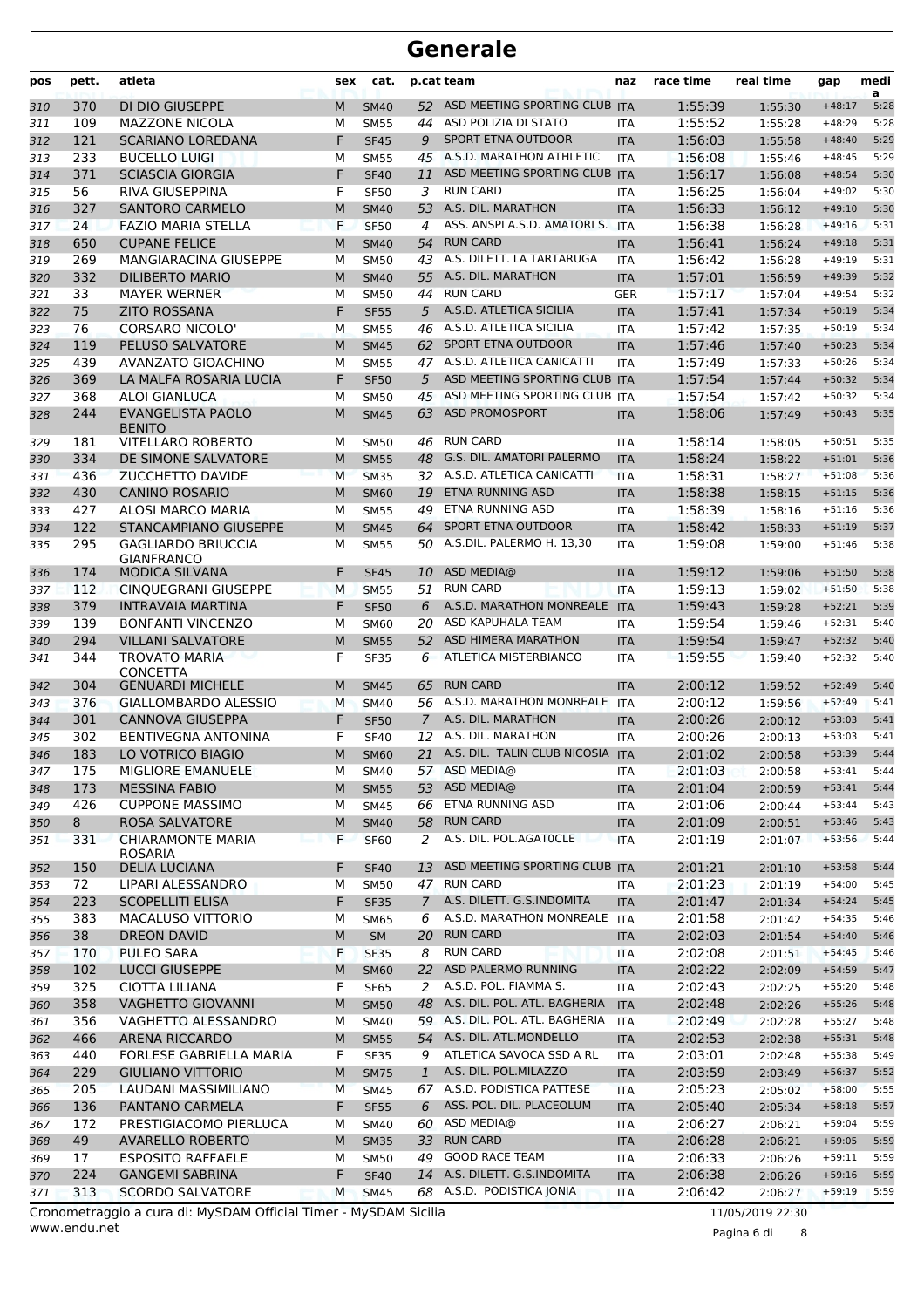| pos        | pett. | atleta                                             | sex | cat.        |              | p.cat team                      | naz        | race time | real time           | gap        | medi<br>a |
|------------|-------|----------------------------------------------------|-----|-------------|--------------|---------------------------------|------------|-----------|---------------------|------------|-----------|
| 372        | 307   | <b>MANITTA DANIELE</b>                             | M   | <b>SM35</b> |              | 34 A.S.D. PODISTICA JONIA       | <b>ITA</b> | 2:06:42   | 2:06:31             | $+59:20$   | 5:59      |
| 373        | 69    | PISTRITTO FABRIZIO                                 | М   | <b>SM50</b> |              | 50 RUN CARD                     | <b>ITA</b> | 2:07:02   | 2:06:44             | $+59:39$   | 6:00      |
| 374        | 46    | <b>D'APICE PIERLUIGI</b>                           | M   | <b>SM45</b> | 69           | <b>RUN CARD</b>                 | <b>ITA</b> | 2:07:28   | $2:07:12$ +1:00:06  |            | 6:01      |
| 375        | 351   | <b>CAMPAGNA SALVATORE</b>                          | М   | <b>SM45</b> | 70           | POL. MONFORTESE RUNNING         | <b>ITA</b> | 2:07:35   | 2:07:20             | $+1:00:12$ | 6:02      |
| 376        | 32    | <b>GALIOTO STEFANO</b>                             | M   | <b>SM40</b> | 61           | <b>RUN CARD</b>                 | <b>ITA</b> | 2:07:37   | $2:07:17$ +1:00:14  |            | 6:01      |
| 377        | 336   | ALBANESE MARIA PIA                                 | F   | <b>SF50</b> | 8            | G.S. DIL. AMATORI PALERMO       | <b>ITA</b> | 2:08:03   | $2:07:49$ +1:00:41  |            | 6:03      |
| 378        | 310   | <b>CAVALLARO ROSARIO</b>                           | M   | <b>SM45</b> | 71           | A.S.D. PODISTICA JONIA          | <b>ITA</b> | 2:08:15   | $2:08:01$ +1:00:53  |            | 6:04      |
| 379        | 461   | <b>OCCHIPINTI ALBERTO</b>                          | М   | <b>SM45</b> |              | 72 ATLETICA LICATA              | <b>ITA</b> | 2:09:09   | $2:08:56$ +1:01:47  |            | 6:06      |
| 380        | 57    | <b>RUGA FRANCESCA</b>                              | F   | <b>SF40</b> | 15           | <b>RUN CARD</b>                 | <b>ITA</b> | 2:09:38   | 2:09:17             | $+1:02:16$ | 6:07      |
| 381        | 26    | RAINERI MANCIALINO<br><b>GIUSEPPE</b>              | М   | <b>SM50</b> | 51           | ASS. ANSPI A.S.D. AMATORI S.    | <b>ITA</b> | 2:09:39   | 2:09:19             | $+1:02:16$ | 6:07      |
| 382        | 94    | <b>CORALLO ROSARIA SERENA</b>                      | F   | <b>SF45</b> | 11           | <b>RUN CARD</b>                 | <b>ITA</b> | 2:09:41   | 2:09:21             | $+1:02:18$ | 6:07      |
| 383        | 201   | CAUTELA ANTONIO                                    | М   | <b>SM45</b> | 73           | A.S.D. PODISTICA PATTESE        | <b>ITA</b> | 2:09:51   | 2:09:29             | $+1:02:29$ | 6:08      |
| 384        | 403   | PIZZURRO MARCELLA                                  | F   | <b>SF50</b> | 9            | A.S.D. PODISTICA CAPO           | <b>ITA</b> | 2:09:51   | 2:09:35             | $+1:02:29$ | 6:08      |
| 385        | 114   | <b>D'AGATE AGATINO</b>                             | M   | <b>SM50</b> | 52           | SPORT ETNA OUTDOOR              | <b>ITA</b> | 2:10:08   | $2:09:50$ +1:02:46  |            | 6:09      |
| 386        | 58    | DI PAOLA FRANCESCA<br><b>MARIA EMA</b>             | F   | <b>SF50</b> |              | 10 A.S.D. SCUOLA DI ATL. LEGG.  | <b>ITA</b> | 2:10:09   | $2:10:02$ +1:02:46  |            | 6:09      |
| 387        | 213   | PICONE MICHELE<br><b>SALVATORE</b>                 | м   | <b>SM55</b> | 55           | A.S.D. PODISTICA PATTESE        | <b>ITA</b> | 2:10:32   | 2:10:11             | $+1:03:10$ | 6:10      |
| 388        | 219   | <b>VALENTI SALVATORE</b>                           | M   | <b>SM55</b> |              | 56 A.S.D. PODISTICA PATTESE     | <b>ITA</b> | 2:10:33   | $2:10:11$ +1:03:10  |            | 6:10      |
| 389        | 320   | TOMARCHIO SANDRA                                   | F   | <b>SF50</b> |              | 11 A.S.D. PODISTICA JONIA       | <b>ITA</b> | 2:10:54   | 2:10:41             | $+1:03:32$ | 6:11      |
| 390        | 398   | <b>FIAMINGO SALVATORE</b>                          | M   | <b>SM70</b> | 2            | ATLETICA VIRTUS ACIREALE        | <b>ITA</b> | 2:10:56   | 2:10:50             | $+1:03:34$ | 6:12      |
| 391        | 305   | <b>GENUARDI FABIO</b>                              | M   | <b>SM40</b> |              | 62 RUN CARD                     | <b>ITA</b> | 2:11:26   | $2:11:07$ +1:04:03  |            | 6:12      |
| 392        | 51    | <b>COSSU DANILA</b>                                | F   | <b>SF45</b> |              | 12 ASD ATLETICA FORTITUDO       | <b>ITA</b> | 2:12:07   | 2:11:46             | $+1:04:45$ | 6:14      |
| 393        | 52    | <b>INDELICATO ANDREA</b>                           | M   | <b>SM40</b> |              | 63 ASD ATLETICA FORTITUDO       | <b>ITA</b> | 2:12:08   | 2:11:47             | $+1:04:45$ | 6:14      |
| 394        | 6     | COCO ALESSIO                                       | M   | <b>SM45</b> |              | 74 RUN CARD                     | <b>ITA</b> | 2:13:23   | $2:13:02$ +1:06:00  |            | 6:18      |
| 395        | 321   | <b>GRASSI MARIA ANGELA</b>                         | F   | <b>SF55</b> |              | 7 A.S.D. PODISTICA JONIA        | <b>ITA</b> | 2:14:13   | 2:14:00             | $+1:06:51$ | 6:21      |
| 396        | 42    | ALESSANDRO RICCARDO                                | M   | <b>SM50</b> | 53           | <b>RUN CARD</b>                 | <b>ITA</b> | 2:15:02   | 2:14:51             | $+1:07:39$ | 6:23      |
| 397        | 28    | <b>ODDO TIZIANA</b>                                | F   | <b>SF35</b> |              | 10 ASS. ANSPI A.S.D. AMATORI S. | <b>ITA</b> | 2:15:28   | 2:15:09             | $+1:08:05$ | 6:24      |
| 398        | 408   | <b>SARDO EMILIO</b>                                | M   | <b>SM60</b> |              | 23 A.S. DILETT. G.S.ATL.MAZARA  | <b>ITA</b> | 2:15:28   | 2:15:08             | $+1:08:06$ | 6:24      |
| 399        | 39    | DE MARIA GIOVANNI                                  | M   | <b>SM35</b> |              | 35 RUN CARD                     | <b>ITA</b> | 2:16:43   | 2:16:35             | $+1:09:20$ | 6:28      |
| 400        | 462   | <b>BUGIADA GIUSEPPE</b>                            | M   | <b>SM50</b> |              | 54 ATLETICA LICATA              | <b>ITA</b> | 2:17:26   | $2:17:13 + 1:10:04$ |            | 6:30      |
| 401        | 156   | <b>AZZOLLINI GIULIA</b>                            | F   | <b>SF40</b> |              | 16 A.P.D. ULTRARUNNING          | <b>ITA</b> | 2:17:39   | $2:17:27$ +1:10:16  |            | 6:30      |
| 402        | 140   | PAOLINO ANGELA                                     | F   | <b>SF60</b> | 3            | ASD KAPUHALA TEAM               | <b>ITA</b> | 2:18:10   | 2:17:59             | $+1:10:47$ | 6:32      |
| 403        | 316   | TESTA MICHELANGELO                                 | М   | <b>SM60</b> |              | 24 A.S.D. PODISTICA JONIA       | <b>ITA</b> | 2:18:10   | 2:17:58             | $+1:10:47$ | 6:32      |
| 404        | 27    | <b>CUCCO CLAUDIA</b>                               | F   | <b>SF35</b> | 11           | ASS. ANSPI A.S.D. AMATORI S.    | <b>ITA</b> | 2:18:52   | 2:18:33             | $+1:11:30$ | 6:34      |
| 405        | 412   | <b>FERRO GRAZIA</b>                                | F   | <b>SF45</b> |              | 13 A.S.D. CLUB ATLETICA         | <b>ITA</b> | 2:20:36   | $2:20:29$ +1:13:13  |            | 6:39      |
| 406        | 159   | <b>CARBONARO PIETRO</b>                            | M   | <b>SM55</b> |              | 57 A.P.D. ULTRARUNNING          | <b>ITA</b> | 2:21:06   | 2:20:48             | $+1:13:44$ | 6:40      |
| 407        | 186   | <b>MAGGIO ANTONINO</b>                             | М   | <b>SM50</b> |              | 55 A.S. DIL. TALIN CLUB NICOSIA | <b>ITA</b> | 2:23:16   | $2:23:12$ +1:15:54  |            | 6:47      |
| 408        | 317   | <b>VALASTRO ALFIO</b>                              | M   | <b>SM60</b> |              | 25 A.S.D. PODISTICA JONIA       | <b>ITA</b> | 2:26:22   | $2:26:10$ +1:18:59  |            | 6:55      |
| 409        | 41    | RAFFA DANIELA                                      | F   | <b>SF45</b> |              | 14 A.S.D. ARETUSA MARCIA        | ITA        | 2:26:26   | $2:26:10 + 1:19:03$ |            | 6:55      |
| 410        | 70    | <b>CUSIMANO VITTORIA</b><br><b>VALERIA ALESSIA</b> | F   | <b>SF45</b> | 15           | <b>RUN CARD</b>                 | <b>ITA</b> | 2:28:56   | $2:28:53$ +1:21:33  |            | 7:03      |
| 411        | 405   | TRIFILO LAURA                                      | F   | <b>SF60</b> | 4            | A.S.D.PODISTICA CAPO            | ITA        | 2:29:13   | $2:28:48$ +1:21:50  |            | 7:03      |
| 412        | 333   | RESTIVO LOREDANA                                   | F   | <b>SF35</b> |              | 12 RUN CARD                     | <b>ITA</b> | 2:30:10   | $2:30:01$ +1:22:47  |            | 7:06      |
| 413        | 407   | SCIACCHITANO FRANCESCO                             | М   | <b>SM65</b> | 7            | A.S. DILETT. G.S.ATL.MAZARA     | <b>ITA</b> | 2:30:16   | $2:29:55 + 1:22:53$ |            | 7:06      |
| 414        | 324   | DI MAURO BIAGIO                                    | M   | <b>SM65</b> | 8            | A.S.D. POL. FIAMMA S.           | <b>ITA</b> | 2:48:59   | $2:48:42$ +1:41:37  |            | 7:59      |
| 415        | 357   | VAGHETTO EDOARDO                                   | М   | <b>SM80</b> | $\mathbf{1}$ | A.S. DIL. POL. ATL. BAGHERIA    | <b>ITA</b> | 3:02:25   | 3:02:04             | $+1:55:02$ | 8:37      |
| 416        | 134   | <b>MUZZIO FRANCESCA</b>                            | F   | <b>SF45</b> |              | 16 ASS. POL. DIL. PLACEOLUM     | <b>ITA</b> | 3:14:58   | $3:14:40 + 2:07:36$ |            | 9:13      |
| <b>DNF</b> | 236   | <b>VISCONTI FABIO</b><br>SALVATORE                 | М   | <b>SM35</b> |              | A.S.D. MONTI ROSSI NICOLOSI ITA |            |           |                     |            |           |
| DNF        | 86    | <b>BANDIERA GIUSEPPE</b>                           | M   | <b>SM35</b> |              | A.S.D. POL. FORTE GONZAGA       | <b>ITA</b> |           |                     |            |           |
| <b>DNF</b> | 303   | RIBILOTTA FILIPPO LUCA                             | М   | <b>SM40</b> |              | A.S. DIL. PUNTESE S.G LA        | <b>ITA</b> |           |                     |            |           |
| DNF        | 415   | <b>FONSECA CORRADO</b>                             | M   | <b>SM45</b> |              | A.S.D. STILELIBERO              | <b>ITA</b> |           |                     |            |           |
| DNF        | 22    | <b>MERLINO GIUSEPPE</b>                            | м   | <b>SM45</b> |              | A.S. DILETT. G.S.INDOMITA       | <b>ITA</b> |           |                     |            |           |
| <b>DNF</b> | 142   | <b>TERNULLO DOMENICO</b>                           | M   | <b>SM50</b> |              | A.S.D. ATL.TRE COLLI SCICLI     | <b>ITA</b> |           |                     |            |           |
| DNF        | 444   | CARUSO GIOVANNI                                    | М   | <b>SM50</b> |              | A.S. DIL. TORREBIANCA           | ITA        |           |                     |            |           |
| DNF        | 268   | <b>BONO ANTONINO</b>                               | М   | <b>SM45</b> |              | A.S. DILETT. LA TARTARUGA       | <b>ITA</b> |           |                     |            |           |
| DNF        | 21    | MILAZZO NICOLA                                     | M   | <b>SM45</b> |              | <b>RUN CARD</b>                 | ITA        |           |                     |            |           |
| DNF        | 202   | <b>CERAOLO SALVATORE</b>                           | M   | <b>SM55</b> |              | A.S.D. PODISTICA PATTESE        | <b>ITA</b> |           |                     |            |           |
| DNF        | 425   | MELITA SEBASTIANO                                  | М   | <b>SM50</b> |              | ETNA RUNNING ASD                | ITA        |           |                     |            |           |
| DNF        | 221   | <b>SAVARINO FILIPPO</b>                            | M   | <b>SM35</b> |              | A.S. DIL. ATLETICA PADUA RG     | <b>ITA</b> |           |                     |            |           |
| DNF        | 88    | LA SCALA MARIO                                     | м   | SM          |              | A.S. DIL. MARATHON              | ITA        |           |                     |            |           |
| <b>DNF</b> | 328   | LO FARO RENATO                                     | M   | <b>SM60</b> |              | ASD ATLETICA FORTITUDO          | <b>ITA</b> |           |                     |            |           |
| <b>DNF</b> | 98    | PISTONE MARIA                                      | F   | <b>SF45</b> |              | A.S.D. POL. FORTE GONZAGA       | ITA        |           |                     |            |           |
| DNF        | 232   | <b>BAGLIERI MARIO</b>                              | M   | <b>SM65</b> |              | A.S.D. MARATHON ATHLETIC        | <b>ITA</b> |           |                     |            |           |